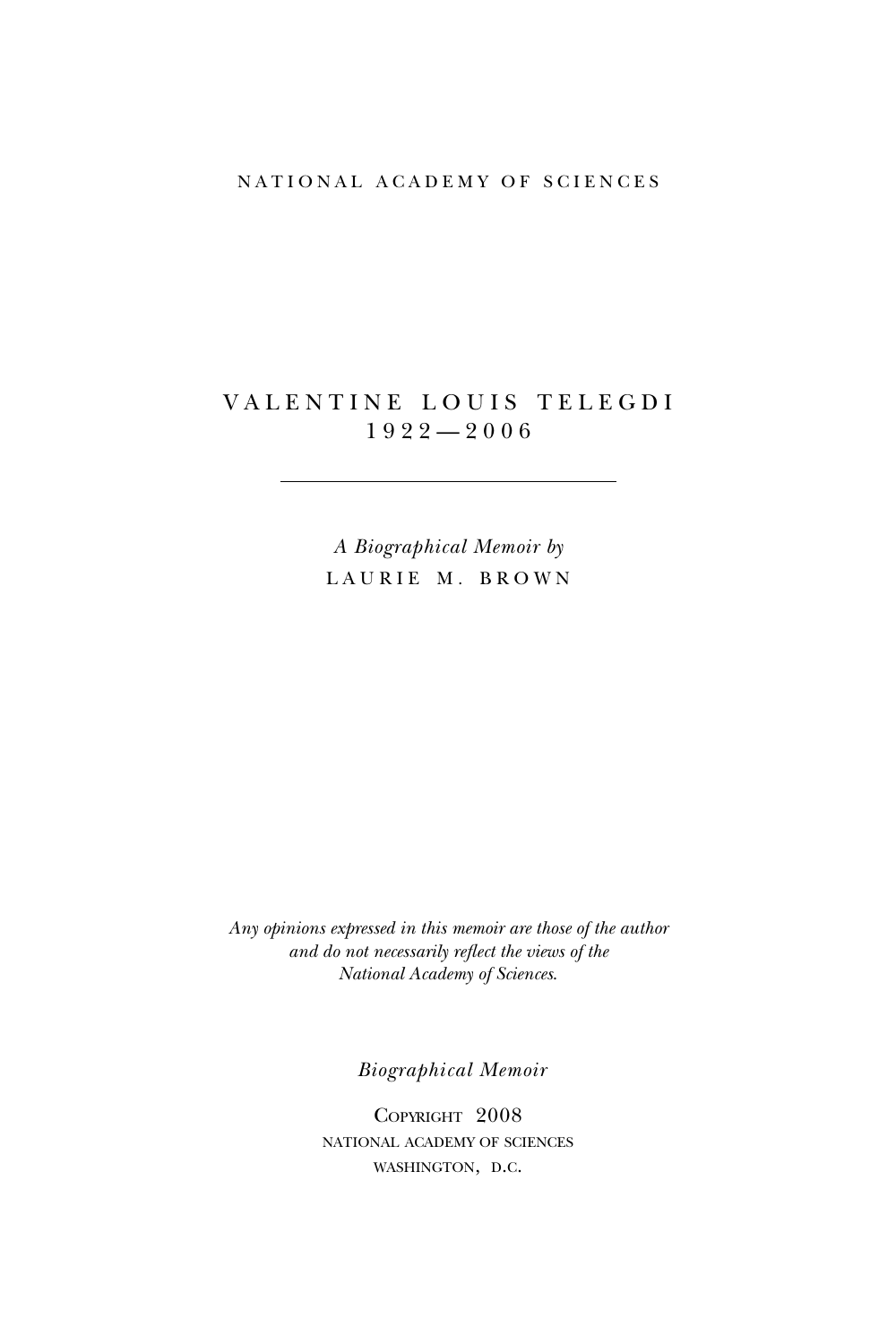

Valentin Louis Telez di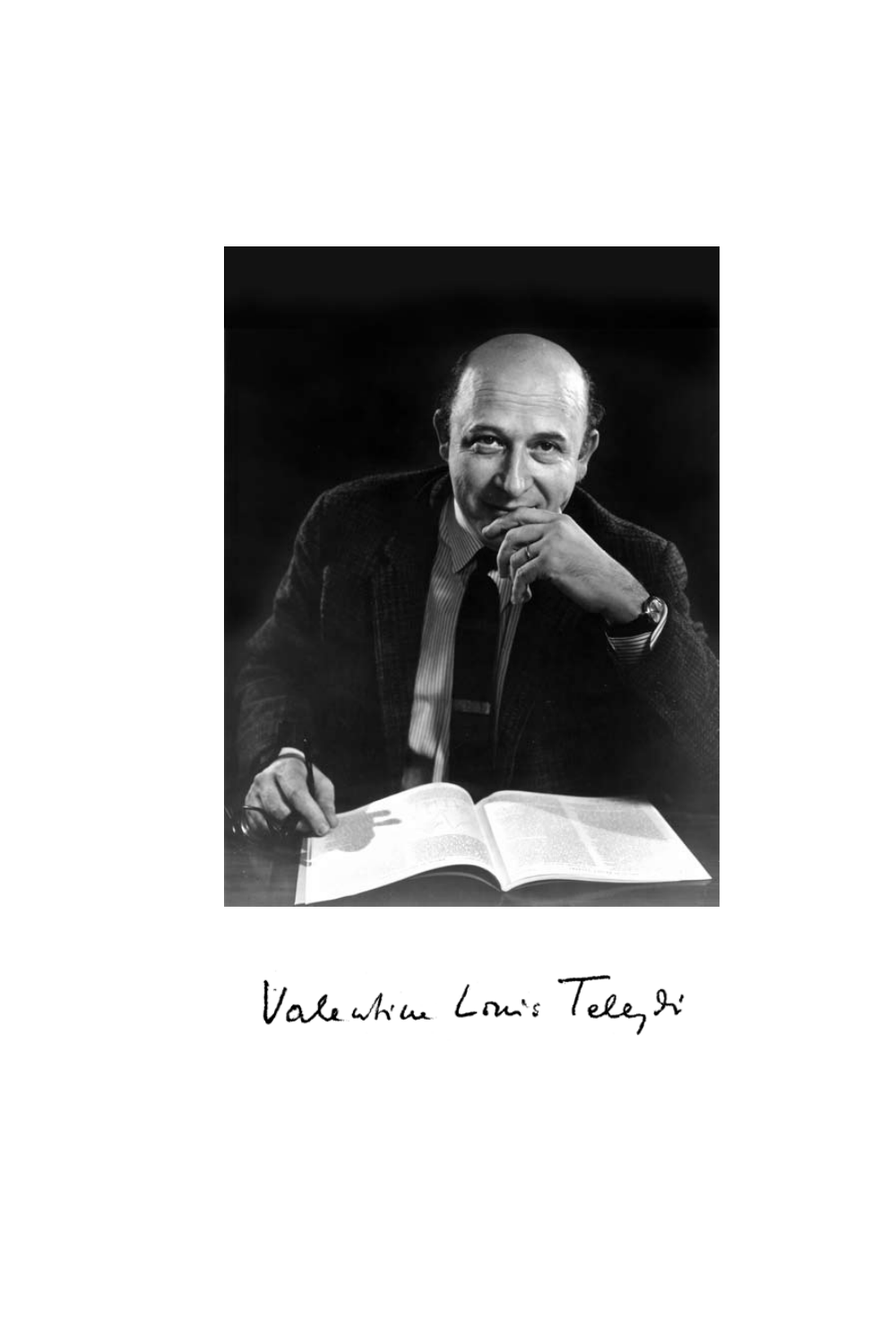# Valentine Louis Telegdi

*January 11, 1922−April 8, 2006*

BY LAURIE M. BROWN

**TALENTINE TELEGDI WAS AN outstandingly original experi**mental physicist who contributed greatly to our understanding of the weak and electromagnetic interactions of elementary particles. Outspoken and colorful in expression, Telegdi (usually called "Val") had the reputation of being a "conscience of physics," known for his incisive and sometimes acerbic wit. In this respect he was reminiscent of Wolfgang Pauli, one of his teachers, whom he greatly admired. However, Val could be warm and caring to friends, professional associates, and students. After receiving his doctorate from the Swiss Federal Institute of Technology (ETH) in Zürich in 1950, he began his academic career at the University of Chicago in 1951, and his reputation grew rapidly. In 1968 he was elected to the National Academy of Sciences. In 1972 the University of Chicago appointed him as the first Enrico Fermi Distinguished Service Professor of Physics.

In 1976 he left Chicago, returning to Switzerland, to hold a professorship at ETH and to work half-time at the European Center for Nuclear Research (CERN), where he headed an experimental group. Val and his wife, Lidia (née Leonardi, known as "Lia"), lived in Geneva, and he commuted weekly to ETH in Zürich, where he directed an atomic physics group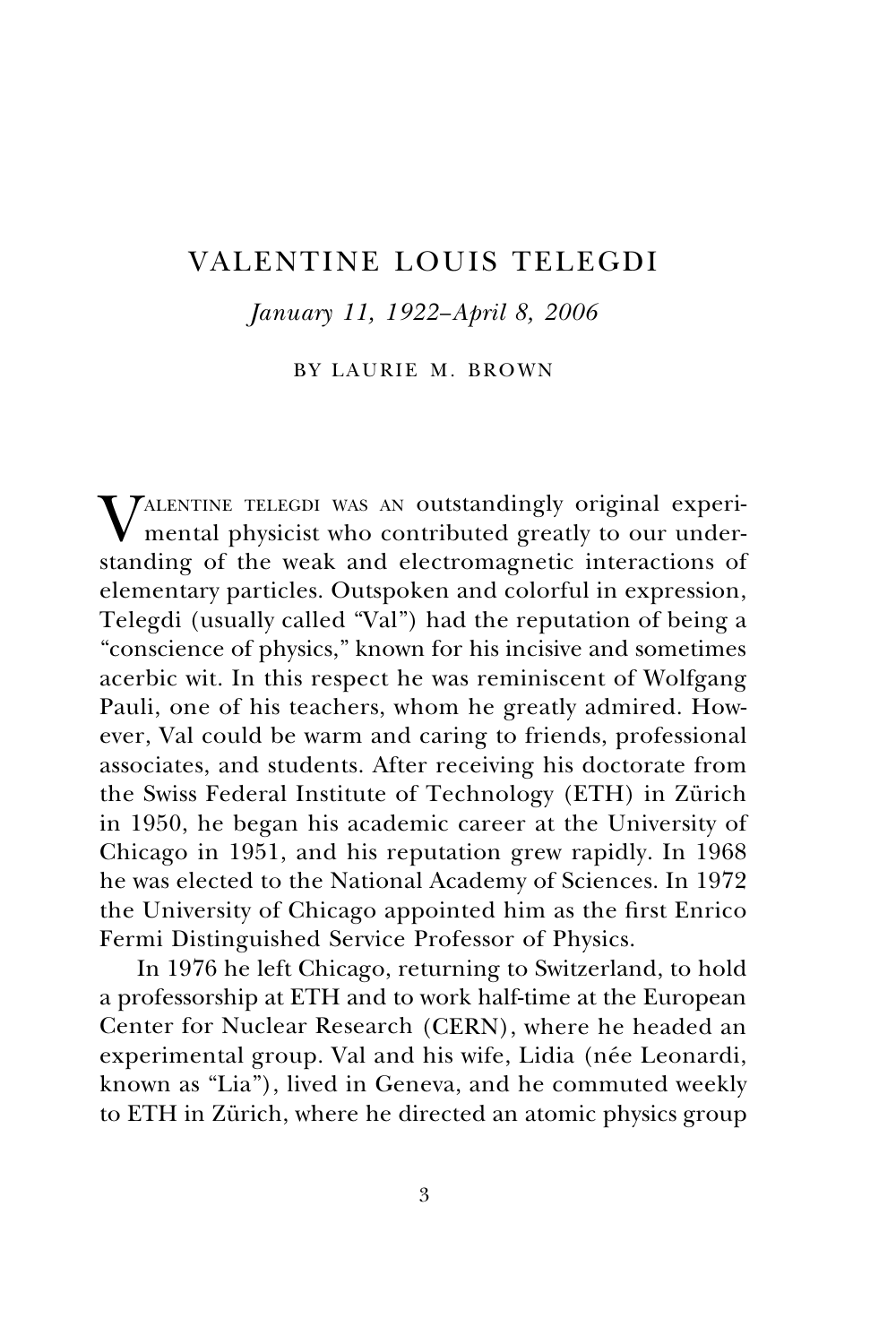and taught his classes. Beginning in 1981 Val and Lia spent part of each year in California, either at Caltech or at the University of California, San Diego.

Val's parents were Hungarian Jews.<sup>1</sup> His father, Georges, was born in Pécs, Hungary, near the Croatian border in 1897; his mother, Ella Csillag, was born in the same year in Békéscsaba, near Romania. In 1922 Val's father was working for a transportation company in Bulgaria, and his mother returned to her native Hungary to give birth to Val. Thus Val spent his earliest years in Bulgaria and in Romania until 1928, when the family returned to Budapest, where Val attended primary school. In 1932 they moved to Vienna, and Val attended high school (*Realgymnasium*) there until 1938. He soon became strongly attracted to chemistry and physics and began to read "serious science books" (Telegdi, 1987, p. 3).

Val's father had graduated from a commercial high school in Budapest in 1914. He greatly admired French culture and went to Paris when he received his diploma. After a few months the Great War started and he was detained as an enemy alien. On his return to Budapest five years later he found life in Hungary very difficult. It was the time of the Red Terror of Bela Kun, later put down by a White Terror, led by Admiral Horthy. So he looked for employment abroad and found work in Bulgaria. According to Val, his father was an accomplished linguist, "knowing (besides Hungarian) German, French, and English at a literary level. He later added Bulgarian, Rumanian, and modest Italian to these languages" (Telegdi, 1987, p. 2). Val himself had a similar talent, as Victor Weisskopf noted in 1987: "He speaks many possible and impossible languages (the latter are Hungarian and Schwytzerdütsch) practically without an accent. Strangely enough, he has a distinct accent in the language he uses most: English" (K. Winter, 1988, p. xxvi).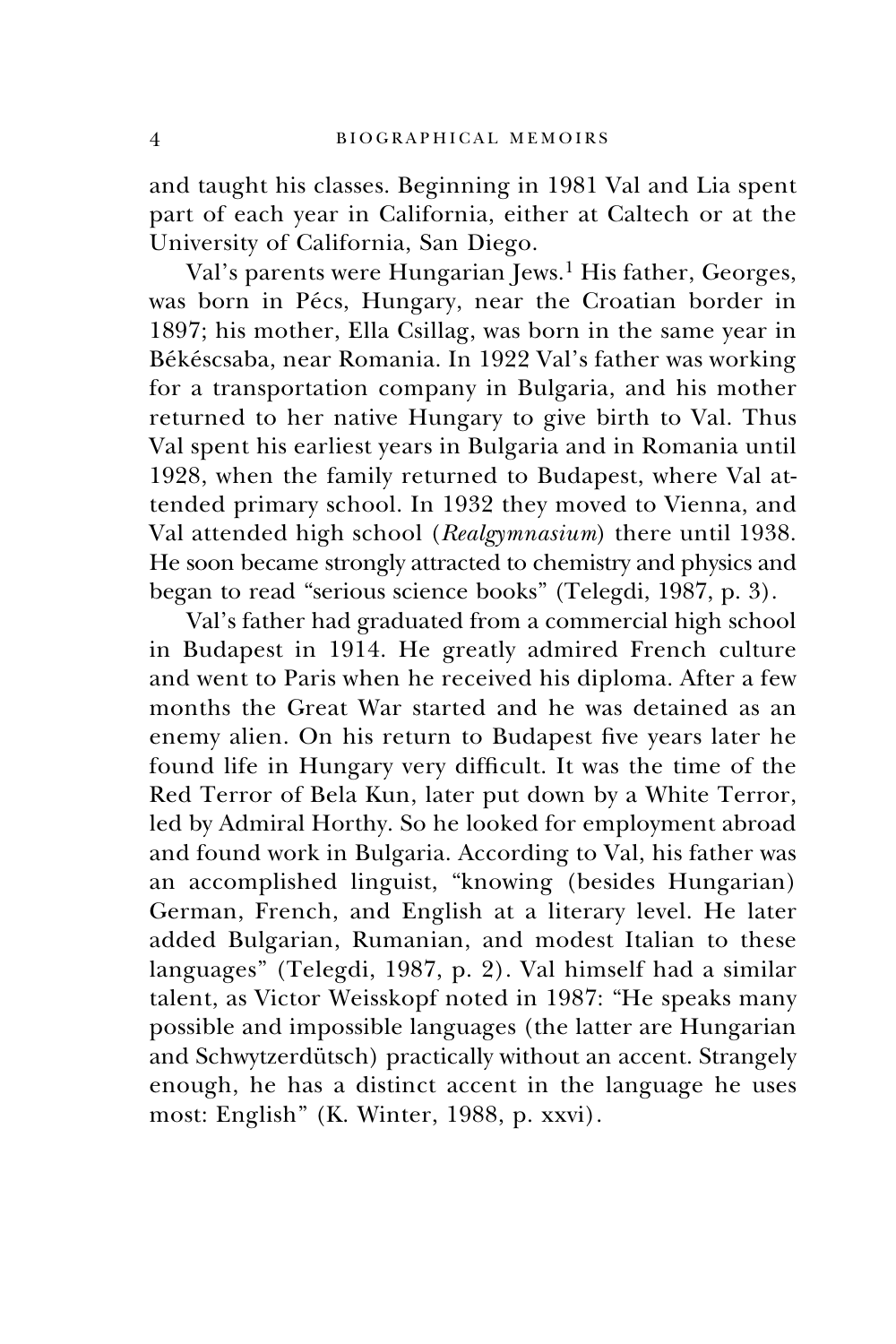In Vienna at age 13 a birthday gift of a chemistry set strengthened Val's scientific interest, but after one of his experiments stained a dining table, he was forbidden to practice chemistry at home and started to read chemistry books at the National Library. Later he recalled, "It cost me no effort to become an obnoxious 'prodigy,' since I had a perfect memory . . . for assorted facts" (Telegdi, 1987, p. 3). Val spent his last two years in Vienna at a training school for laboratory technicians, the *Lehr-und Versuchsanstalt für chemische Industrie*. His parents moved to Italy, leaving Val to board in Vienna successively with two families. In 1938 while he was spending his school vacation with his parents in Milan, Germany annexed Austria (the *Anschluss*) and there was no question of his returning to Vienna.

In Italy Val continued his schooling in Bergamo at a similar vocational school, as his father thought that he was not suited to a university. He lived in a dormitory and concentrated on learning the Italian language, becoming fluent in a few months. Since it appeared that Italy was moving ever closer to Nazi Germany and war was threatening, Val's father wanted to send him to a technical college in Great Britain—to become "both a gentleman and a lab technician" (Telegdi, 1987, p. 6), However, that would have been too expensive, so in 1939 Val was enrolled in a vocational school in Brussels. When the Germans occupied Belgium a year later, Val having only a Hungarian passport, nevertheless managed to return to Italy with a group of Italians. They traveled through Nazi Germany in a sealed railway car, arriving on June 10, 1940, the day Italy entered the war. A few months later, Val's father moved to Lausanne, Switzerland, while Val and his mother remained in Milan.

Unable for various reasons to continue his studies in Italy, Val earned some money by doing technical translations. The head of a firm of patent attorneys, Dr. Farraggiana, took a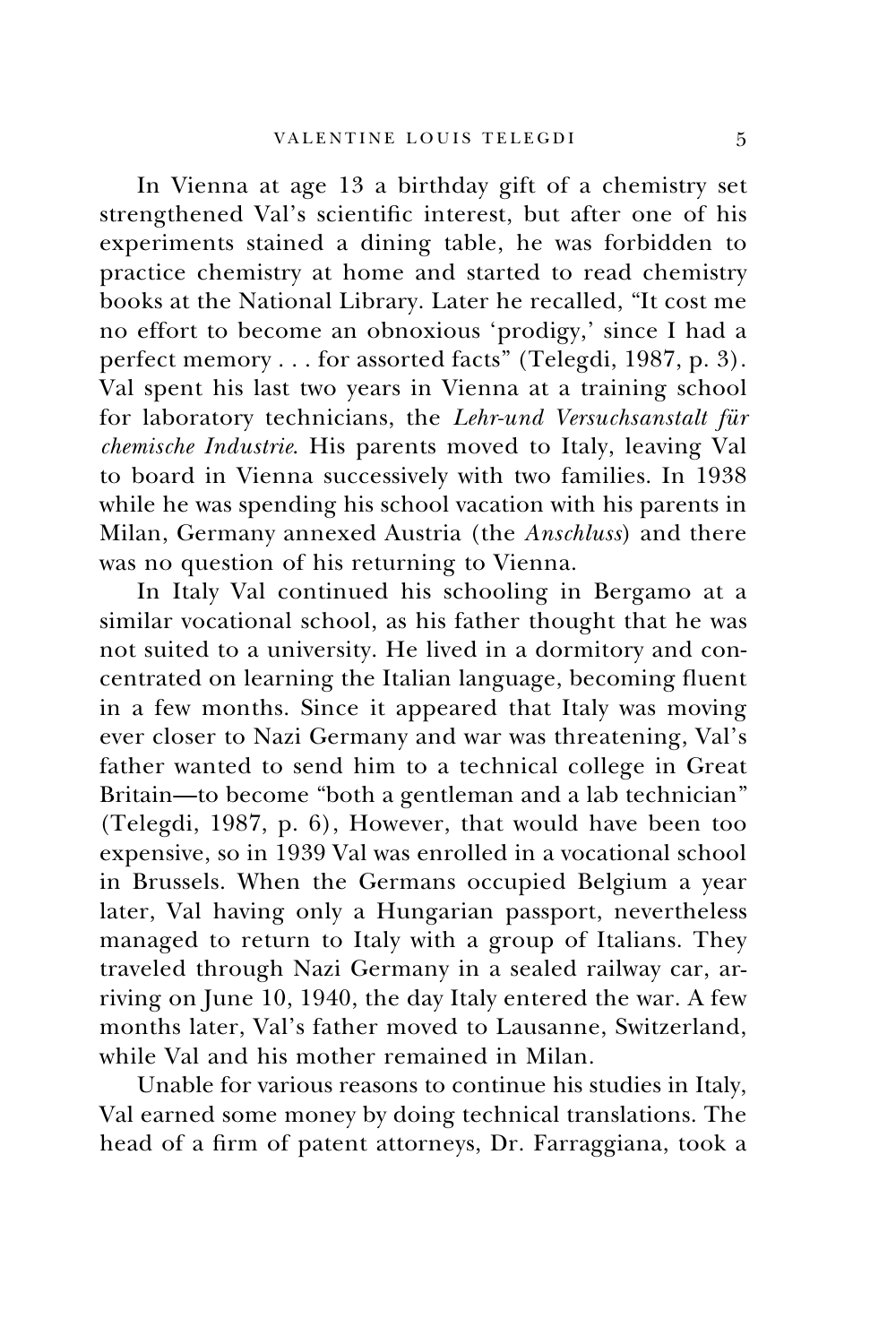liking to him, and finding him to have sufficient technical knowledge, gave Val a job working up foreign applications for Italian patents from Germany, Holland, England, and even the United States (during the war). Val wrote, "I did this patent work for three years. . . Those years were *extremely important* for my scientific development. . . I learned . . . there how to find the essential points in a maze of almost irrelevant information" (Telegdi, 1987, p. 7). He added that at age 21 he had his own secretary, a very good salary, and enjoyed a rather pleasant social life.

When the Germans occupied Italy in the fall of 1943, Val and his mother, with the help of smugglers, entered Switzerland illegally. They were interned in refugee camps for three months, after which they were sent to live with Val's father in Lausanne. Val studied at the University of Lausanne, receiving a degree in chemical engineering, and then a master's degree in physical chemistry, doing an experimental thesis on radioactivity.<sup>2</sup> A high point of his studies were courses that he audited in theoretical physics, taught by E. C. G. Stueckelberg von Breidenbach, an undervalued genius who anticipated important developments in quantum electrodynamics. He had a very important influence on Val, who said that the courses were "pure delight."

Around this time Val realized that his ambitions were more in the direction of physics than chemistry, and so he applied to study with Paul Scherrer, the head of the Physics Institute at the Eidgenössiche Technische Hochshule (ETH) in Zürich. However, he was rejected and in despair turned for help to Stueckelberg, who responded by calling Scherrer, and later introducing Val to him at a Physical Society meeting in Zürich. Some days later Val received an invitation to enroll at ETH.

He began in the fall of 1946 to work in Scherrer's nuclear physics group at ETH as a radiochemist, while attending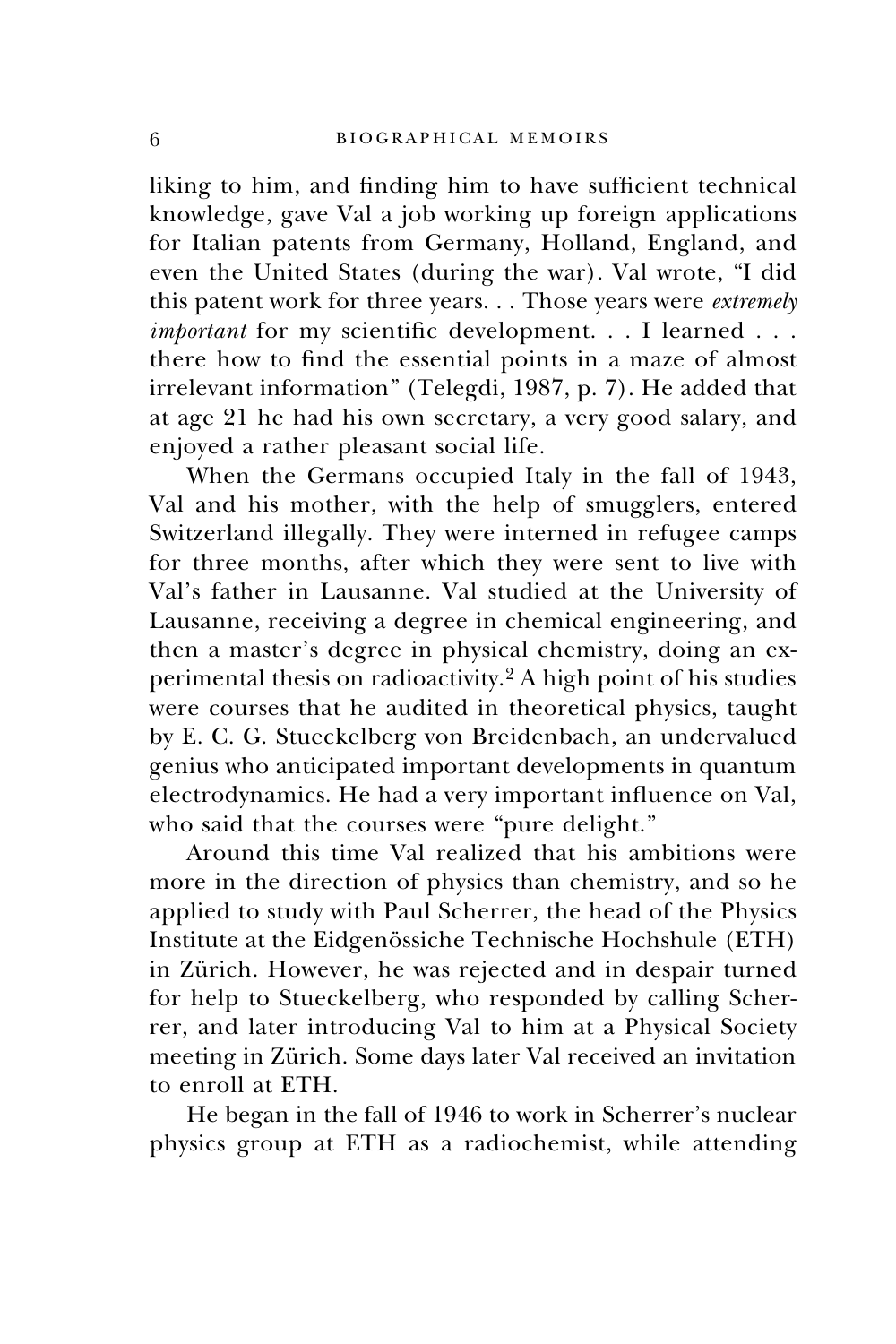courses in physics. When the teachers found that Val always solved the homework problems that were assigned to the physics graduate students (astonishing for a chemist), they made him a teaching assistant. Wolfgang Pauli, who had recently returned to ETH after spending the war years in Princeton, gave courses in classical theoretical physics. Val also attended lectures at the University of Zürich by Gregor Wentzel (later Val's colleague at the University of Chicago). None of the courses dealt with quantum physics, even though Schrödinger had invented wave mechanics in Zürich. Val was especially in awe of Pauli, who nevertheless proved to be friendly, inviting Val to social occasions, where he met some of Pauli's graduate students, including Res Jost, Felix Villars, Roy Glauber, David Peaslee, and Quinn Luttinger. Pauli was an examiner at Val's Ph.D. examination. Val wrote, "The fact that Pauli never treated me like an idiot during five years was one of the greatest encouragements of my graduate student life" (Telegdi, 1987, p. 12).

Having little experience with nuclear physics equipment, such as electronics, in comparison with the other graduate students, Val did his first experiment by examining microscopically the tracks that nuclear particles left in fine-grained photographic emulsion coated on glass (nuclear emulsion). Marietta Blau and Herta Wambacher had used this technique for cosmic rays studies in Germany in 1937, and in the 1940s physicists, especially at the University of Bristol, improved it and made important discoveries, including new elementary particles. Val and another student, H. Hänni, looked for characteristic patterns (stars) of developed grains in the developed emulsions, corresponding to the reaction

$$
{}^{12}C + \gamma \rightarrow 3 \ {}^{4}He.
$$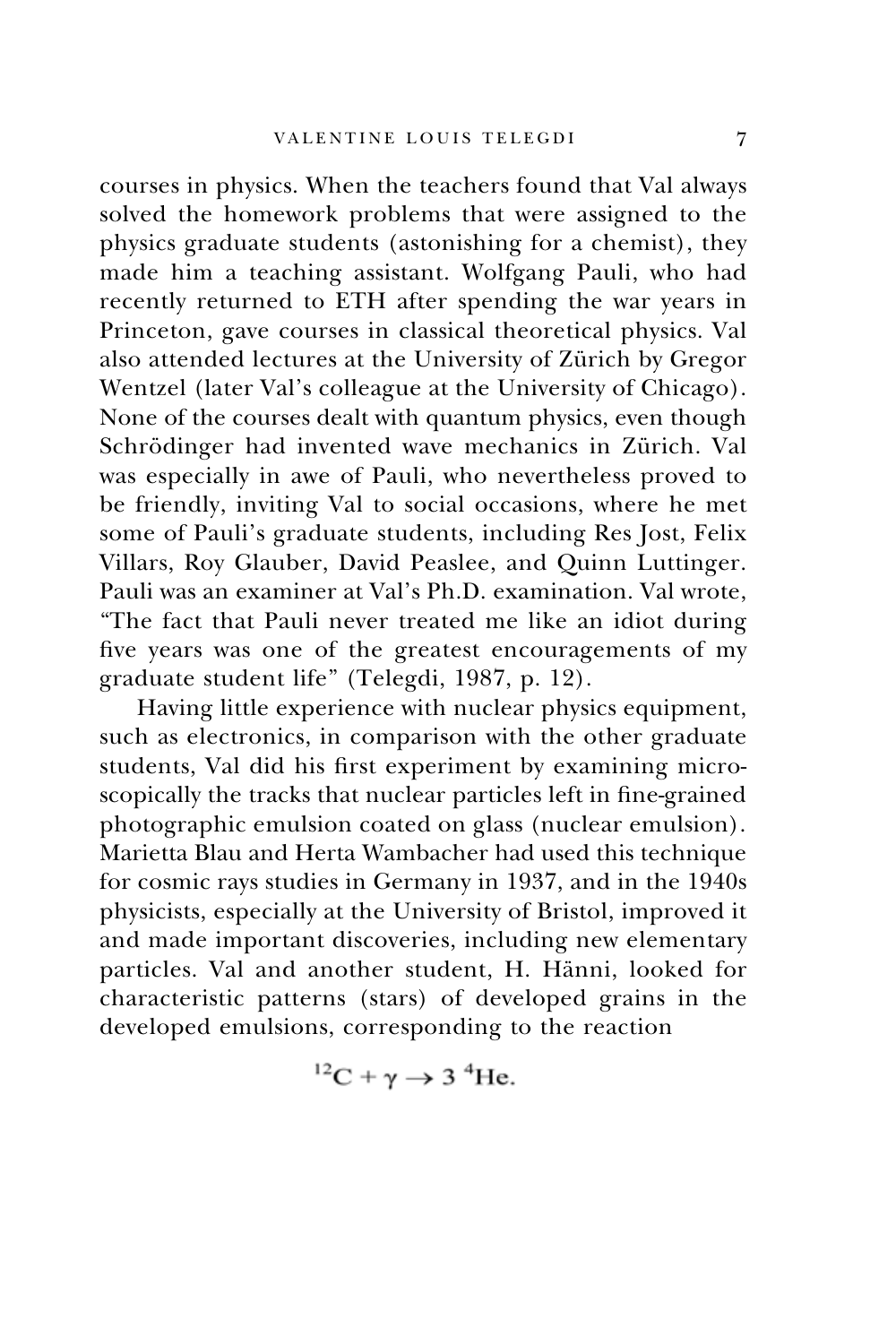The 17.6 MeV gamma rays came from 440 MeV protons produced by a Cockroft-Walton machine bombarding a 7Li target. Telegdi and Hänni analyzed the stars formed by the three alpha particles, and showed that the reaction occurred mostly through an intermediate state, the first excited state of beryllium plus one alpha particle.

Val reported this experiment in his first published paper in 1948 and it formed the basis for his Ph.D. thesis (1950). Over the next few years he studied photonuclear reactions, broadened his knowledge of physics, and developed a style of experimentation that included a deep understanding of technique marked by economy of means and cooperation with others.

 After the emulsion experiment, Val set out to understand the theory of photonuclear reactions. He asked, for example, how the spin of the excited decaying beryllium nucleus led to angular correlation of the three alpha particles. To answer this question he studied the group theory of quantum mechanical angular momentum with the help of Mario Verde, a young Italian teaching assistant at Scherrer's institute. Verde was a graduate of the *Scuola Normale Superiore* in Pisa, had worked during the war years with Werner Heisenberg in Leipzig, and had earned his Ph.D. at Rome with Giancarlo Wick. A few years later he became a full professor in Italy at age 30. Verde tutored Val in quantum mechanics and became a lifelong friend (1949).

Recognizing his good work, Scherrer arranged for Val in the fall of 1948 to visit Cecil Powell's nuclear emulsion group at the University of Bristol, a major center of cosmicray research. Powell, Giuseppe Occhialini, and Cesare Lattes had used emulsions to discover the pi meson (now pion) that Hideki Yukawa had proposed in 1935 to be the analogue of the photon for the strong nuclear force. They had also observed that the stopping pion decayed into an unexpected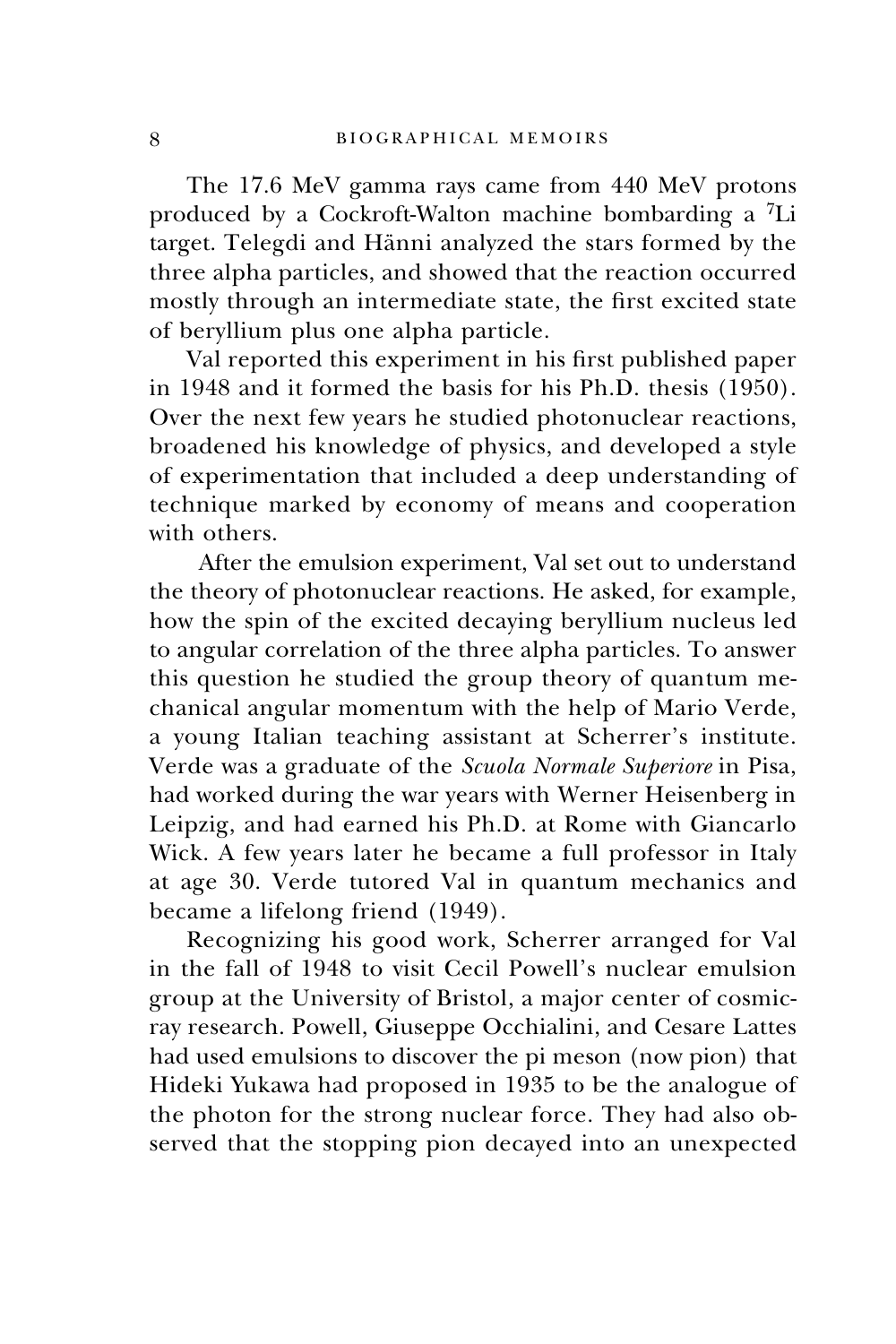new particle that they called the mu meson (now muon); that particle decayed into an electron. (Val was later was to make his most important discovery by studying closely this decay chain in emulsion.) Donald Perkins and Peter Fowler were members of Powell's group, as well as Richard Dalitz, who would become Val's colleague at the University of Chicago. Val continued his work with photonuclear reactions in emulsion, which he exposed to the gamma rays produced by a new 20 MeV electron synchrotron accelerator at Malvern, near Bristol. On his return to Zürich he continued these experiments, together with their theoretical analysis.

After the war many great physicists, such as Schrödinger, Bethe, Rabi, and Feynman visited ETH. Val often engaged them in conversation, which was perhaps resented by his fellow graduate students, but served to increase his self-confidence. In the fall of 1947 he met his future wife, Lidia Leonardi, in Zürich. Another person who was to play an important role in his life was Viktor Weisskopf, on sabbatical leave from the Massachusetts Institute of Technology as a guest professor at ETH in 1951. At the celebration of Val's 65th birthday at CERN in Geneva, Weisskopf recalled his impression that Val was "well-acquainted with most of the work going on in Scherrer's laboratory and also with some theoretical work of Pauli." He continued:

One day he asked me whether my wife and I would like to have dinner with him. . . The dinner was better than we ever expected. I do not know whether this event was a kind of test, but the fact is that his marriage was a great success. . . All of us who are acquainted with Lia know about her intelligence, charm, and other qualities, but all of us who are acquainted with Val know that her great art of cooking did not play a secondary role (Winter, 1988, p. xxv).

When Weisskopf left Zürich, he told Val that he would try to arrange a position for him at MIT. However, as no position was open at that time, Weisskopf wrote that he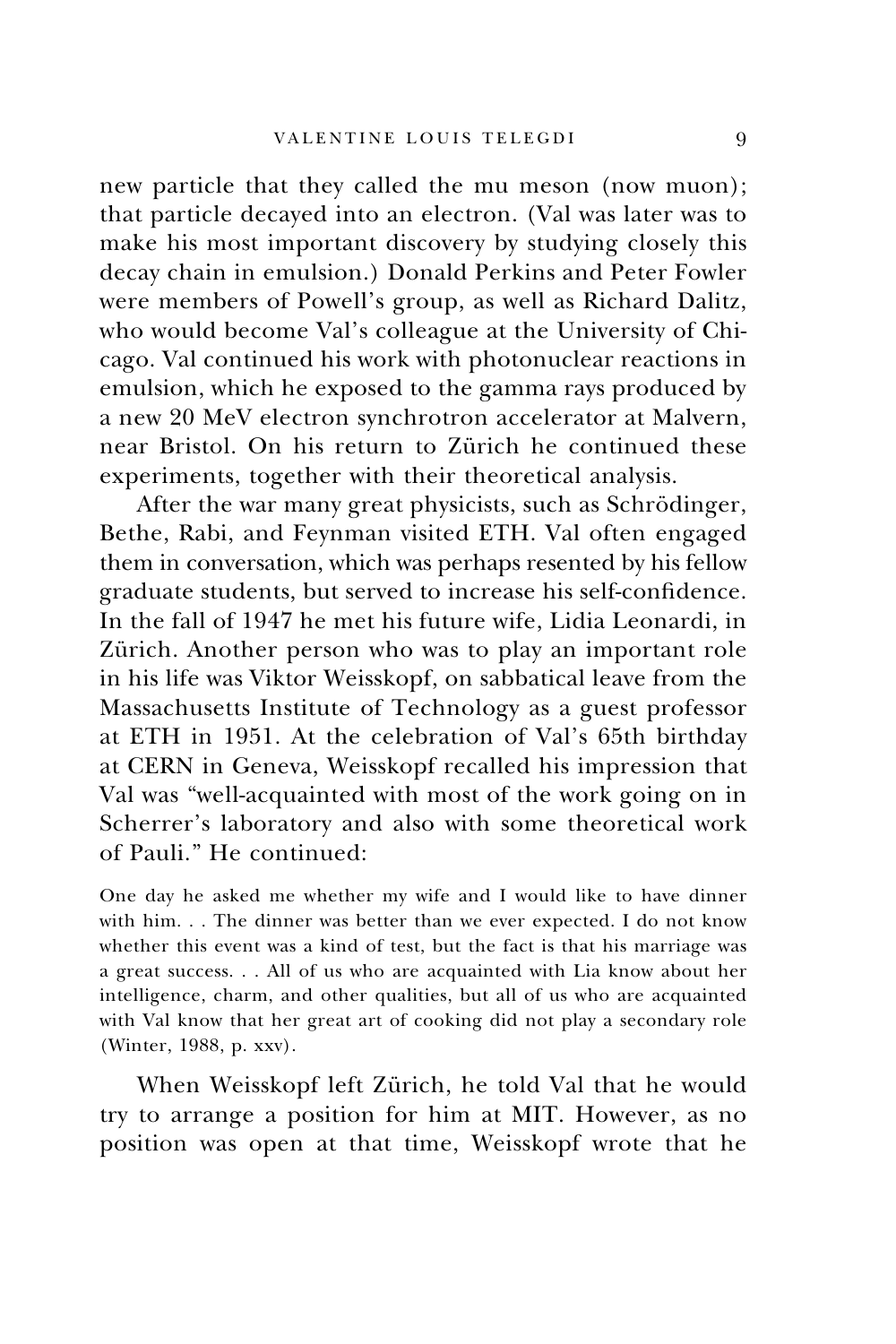had recommended Val to Enrico Fermi at the University of Chicago. With the approval of Gregor Wentzel, who had moved to Chicago from Zürich, Fermi made the offer. Val was delighted to accept it, and he remained at that institution for the next 25 years.

He counted himself particularly fortunate to be able to work at what he regarded as the Mecca of physics, under the leadership of Enrico Fermi. After supervising the construction of the world's first nuclear reactor from 1942 to 1944 in Chicago and working on the atomic bomb at Los Alamos, in January 1946 Fermi returned to Chicago with a group of other distinguished physicists, including Willard Libby, Leo Szilard, Edward Teller, and Harold Urey, and some younger associates. The university established three new physics research centers, Fermi's being called the Institute for Nuclear Studies (now the Enrico Fermi Institute). In July 1946 the Argonne National Laboratory was established in Argonne, Illinois, under contract with the University of Chicago. Fermi and his colleagues, Herbert Anderson and John Marshall, built a 450 MeV synchrocyclotron, capable of producing pions. For several years after it came online in 1951 it was the world's highest-energy accelerator. The institute also acquired a betatron that produced high-energy electrons.

We can sense Val's feelings about his new "boss" in what he wrote many years later:<sup>3</sup>

No single individual in this century has contributed so much to physics, through theory as well as experiment, as did Enrico Fermi. Still, in this writer's opinion, his greatest contribution in the Chicago period lay in his teaching. Through his students and their teaching, the Fermi spirit is still alive today.

The many brilliant physics students at Chicago during this period included future Nobelists Jack Steinberger, Tsung Dao Lee, Chen Ning Yang, Owen Chamberlain, and Jerome Friedman. Others became almost equally prominent.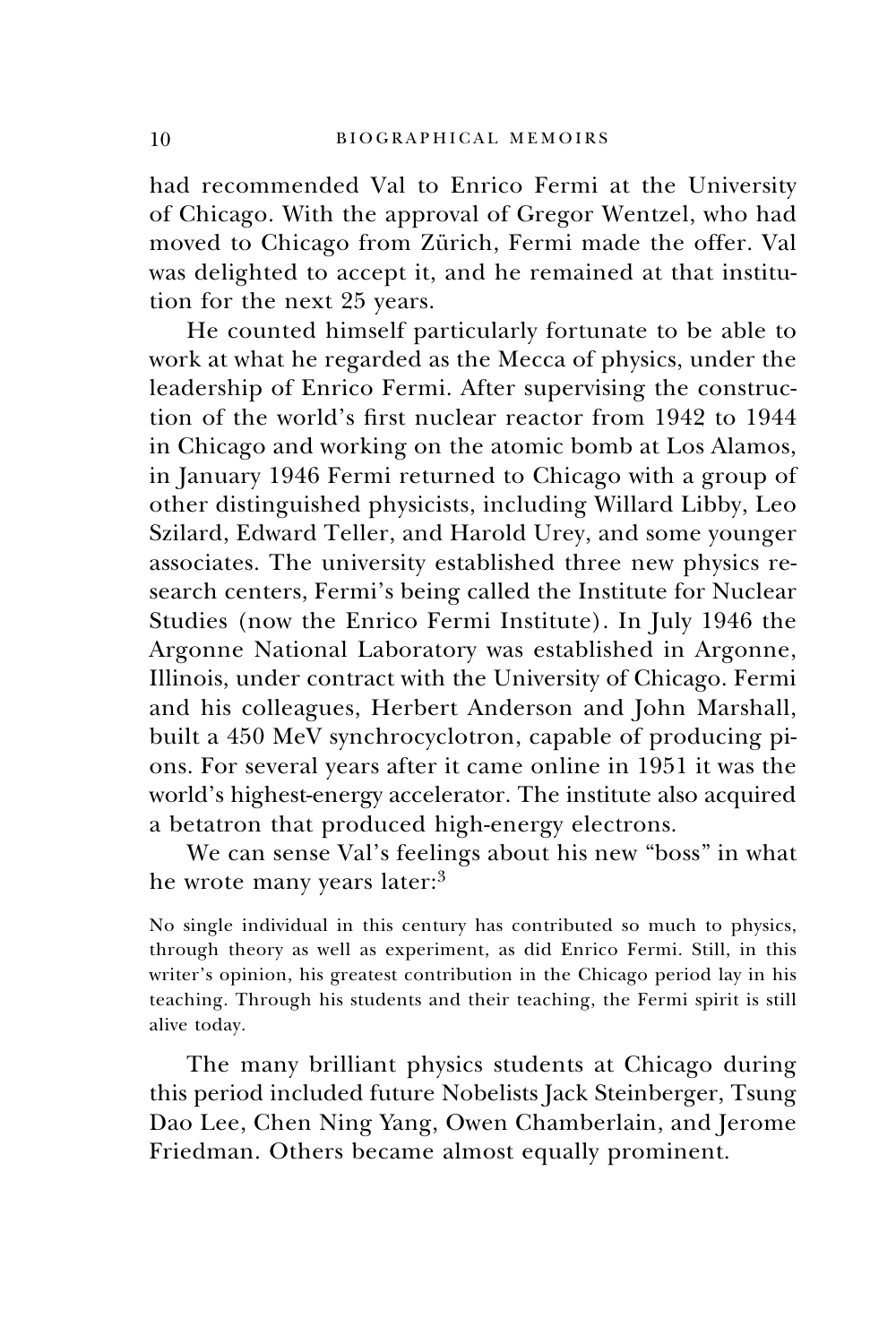When Val arrived in Chicago in 1951, the Chicago synchrocyclotron had just begun operation and was the main focus of attention in the Fermi institute. However, Val chose to use the relatively neglected betatron to continue the research that he had begun in Zürich. The electron accelerator produced higher-energy photons than those he had worked with previously, and it allowed him to work independently. Through 1956 he published five papers on several photonuclear reactions in emulsion and two on the scattering of 30-90 MeV gamma rays by liquid hydrogen. He also collaborated with Murray Gell-Mann and with D. C. Peaslee on the theoretical implications of the charge independence of nuclear forces for photonuclear reactions (1953). This work depended on the isospin symmetry of nuclear forces, a forerunner of what would become for Val (to say nothing of Gell-Mann) a lifelong interest in the principles of symmetry in elementary particle physics.

After Fermi died in 1954, Val headed the nuclear emulsion group, which included Riccardo Levi-Setti. One of Fermi's doctoral students doing experiments was Jerome Friedman, who continued his work with emulsions and was awarded his Ph.D. in the spring of 1956. Val spent three months as a visitor at the Institute for Advanced Study in Princeton, New Jersey. When he returned to Chicago, he began an emulsion experiment with Friedman that many colleagues deemed to be a long shot, but turned out to be very important in what became known as the "parity revolution."

Until the mid-1950s physicists had assumed that the symmetry properties of ordinary space and time that held for the laws of classical physics (including special relativity) also characterized the quantum theory. These symmetries consist of continuous translation and rotation in space and translation in time. In addition, the classical laws of mechanics and electrodynamics are invariant under the discrete transforma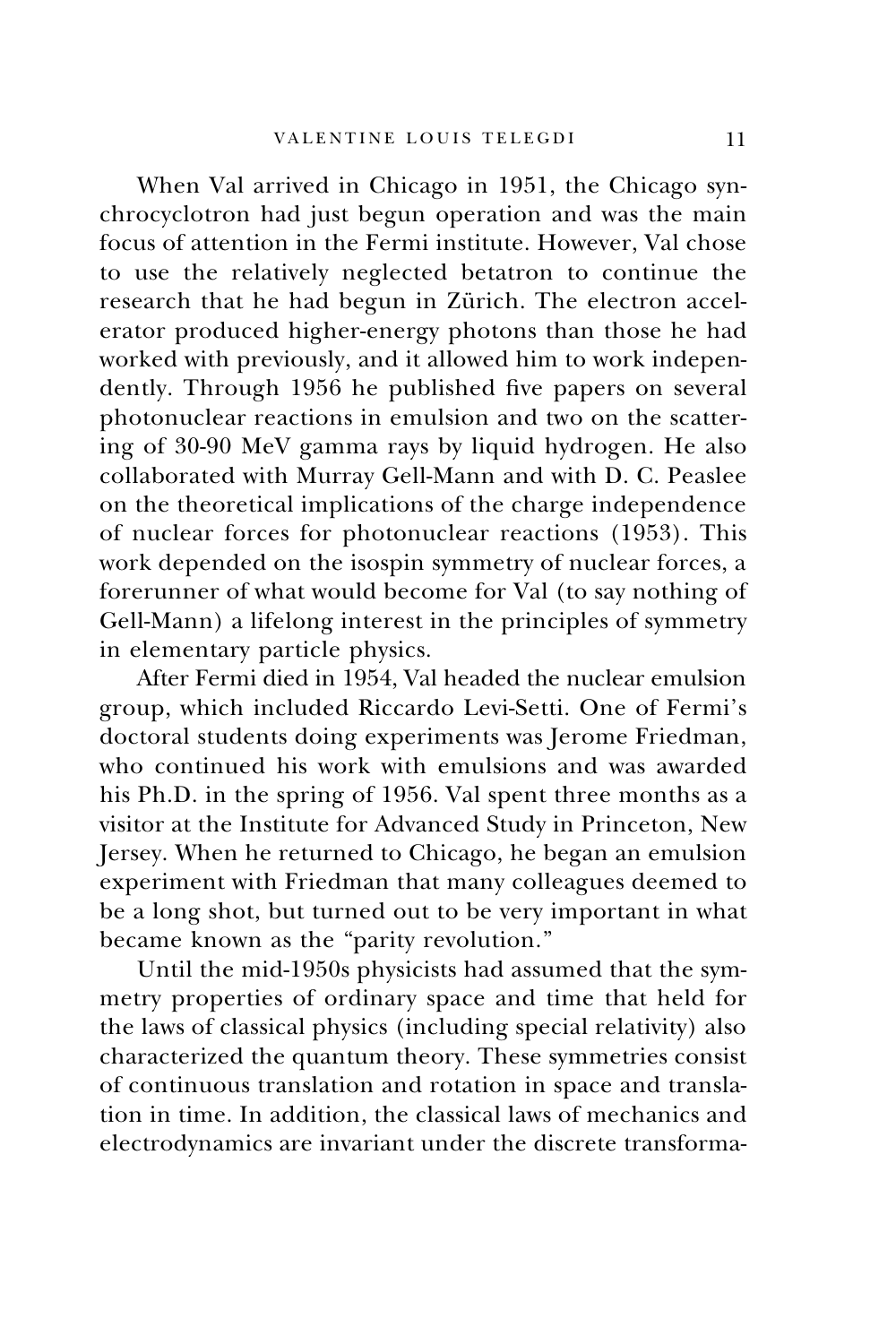tions: reflection in space P, formal reflection in time T, and the exchange of signs of positive and negative electric charge C. (T actually refers to the reversal of all particle velocities in a physical process.) These symmetries do, in fact, hold for the quantum version of electrodynamics (QED) and for the strong nuclear force responsible for the binding of nuclei, but the situation was much less clear for the weak nuclear interaction responsible for nuclear beta decay.

By April 1956 as discussed in the Sixth Annual Rochester Conference (one of a series of the most important international conferences discussing high-energy physics), unstable particles called K meson, or kaons, about half as massive as protons, were shown to have a puzzling behavior that might threaten the usual symmetry assumptions. The kaons, "strange" particles first observed in the cosmic rays and then produced and studied at accelerators, could be positive, negative, or neutral and decayed in a variety of ways (e.g., into two pions or three pions). Richard Dalitz, using a graphical method that he invented in 1953, had made a thorough and painstaking investigation of the world's data on the final decay states and showed that they had different properties under the sign of parity P (i.e., space reflection). Thus, either there were two kinds of kaons, having opposite P, or the law of invariance of parity did not hold for the interaction responsible for the decay, which was assumed to be similar to the nuclear beta decay interaction. However, the two kinds of kaons seemed to have the same mass and lifetime.<sup>4</sup>

Soon afterward Tsung-Dao Lee and Chen Ning Yang came to the conclusion that parity had not been experimentally tested in any weak interaction. They proposed that several weak interaction processes (other than the kaons) should be looked at for possible violation of the conservation of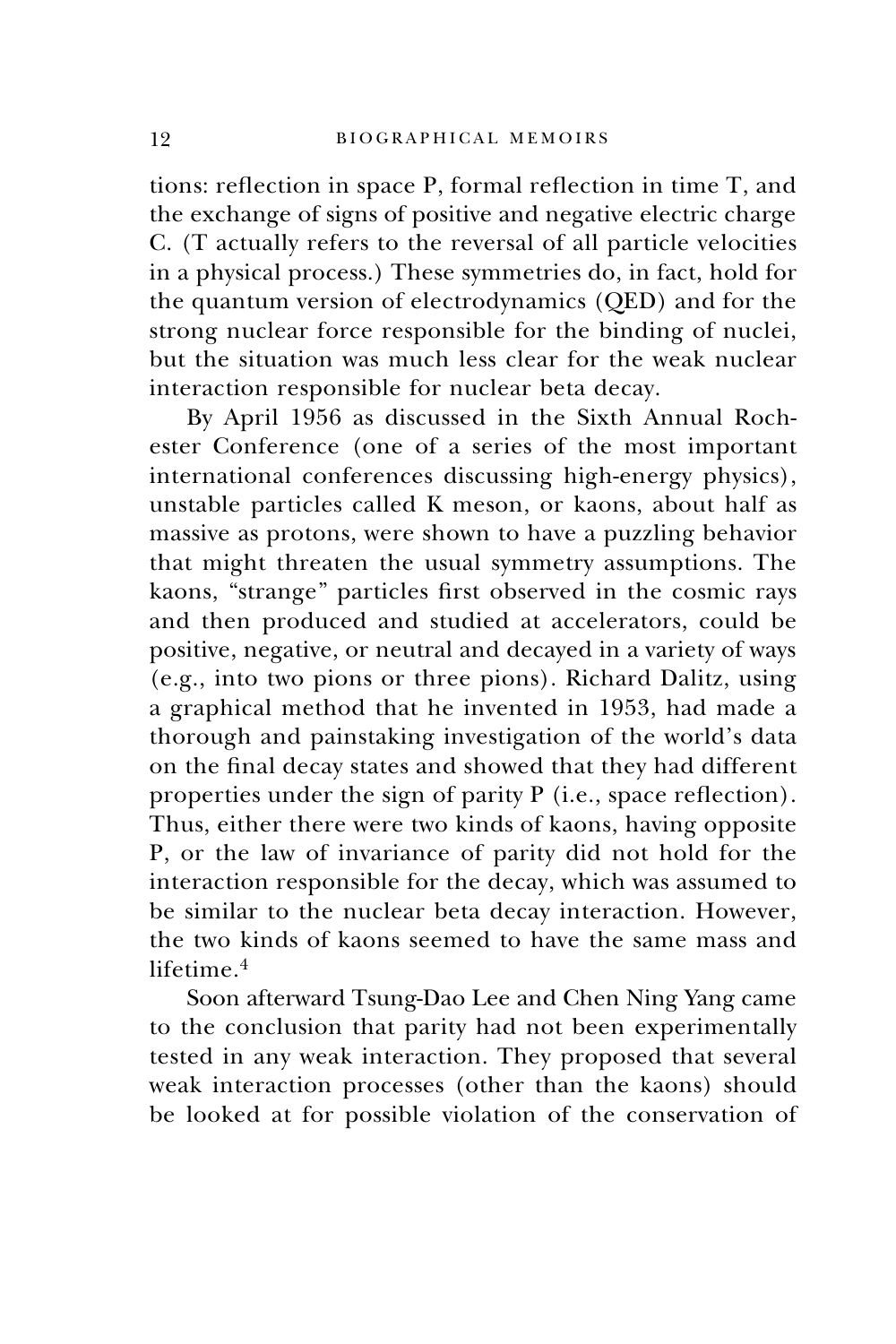P. At the National Bureau of Standards (NBS) in Washington, D.C., Chien-Shiung Wu of Columbia University and an NBS group conducted one of these experiments, involving the beta decay of a polarized 60Co nucleus, and found that it violated the mirror symmetry P. Another suggested process was the charged pion decaying into a muon and a neutrino, followed by muon decay into an electron and two neutrinos. Richard Garwin, Leon Lederman, and Marcel Weinrich studied this at the Columbia University cyclotron, using electronic detection, and they also found evidence for parity violation. Earlier, in October 1956, Telegdi and Friedman had decided to examine the same process in nuclear emulsion, using positively charged pions from the Chicago synchrocyclotron<sup>5</sup>  $(1957[1][2])$ .

The Chicago experiment was simple in principle and found clear proof of parity violation. Positive pions are brought to rest in 1-mm-thick nuclear emulsion, each decaying into a positive muon and a neutrino. The muon comes to rest and decays into a positron and two neutrinos. After development, the emulsion is scanned under a microscope, the particle tracks are measured, and the space angle  $\theta$  between the original direction of the muon and the positron's track is measured. If parity is conserved in either of the two successive decay processes, the distribution in  $\theta$  must show backward-forward symmetry. To the contrary, they found pronounced asymmetry, the size of the effect proving that parity is significantly violated in both decays.

Compared with the electronic experiment, the emulsion technique is time consuming, since it requires the microscopic measurement of each decay. The emulsions must be carefully shielded from magnetic fields during exposure. Even the small stray field outside the cyclotron could cause precession of the muon's magnetic moment, which would have wiped out the observed asymmetry. This happens in part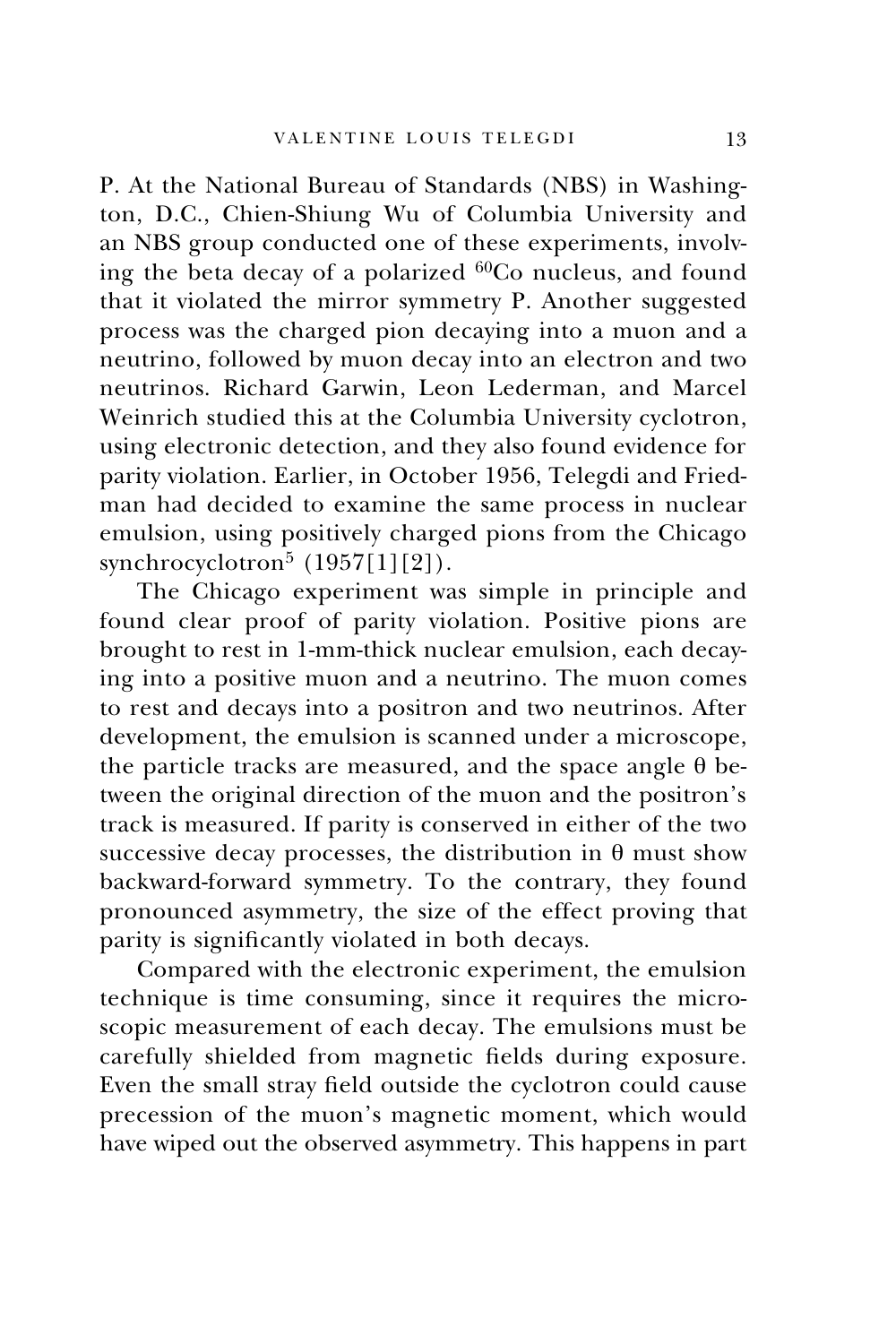because the positive muon can pick up an electron in coming to rest and form a kind of exotic hydrogen atom called "muonium," which has about 100 times as large a magnetic moment as the muon.

The work was also slowed because Val had to leave the country in late fall when his father died in Milan, Italy, and he went there to help his mother cope. Still, upon his return, he found that Friedman had 1300 measured events and clear evidence for parity nonconservation. The result was definite but preliminary (they were aiming for 2000 events) but the competition was fierce and they decided to publish.

Friedman and Telegdi communicated their result to *Physical Review Letters* for fast publication. However, while the editors decided to publish the Columbia-NBS experiment and the Columbia cyclotron result the same week, they delayed the Chicago announcement until the next issue, where it appeared with a note (after protest) stating that it had been delayed "for technical reasons." This event caused Val great unhappiness that was only partly compensated by his receiving the Wolf Prize in 1991, in large part for this important work.

The prototype of the weak interaction is radioactive beta decay, which involves the decay of a neutron bound in a nucleus. It had been shown on very general theoretical assumptions that in any permitted interaction the combined symmetry operation CPT is conserved. If time invariance *T* holds, then the noninvariance of *P* implies also the noninvariance of charge conjugation *C*. <sup>6</sup> The parity revolution thus suggested that symmetries previously taken for granted must be tested experimentally, and this became one of Val's chief interests.

Of the many examples of nuclear beta decays, the simplest is the decay of the free neutron itself into a proton, electron, and a neutrino. To observe any symmetry violation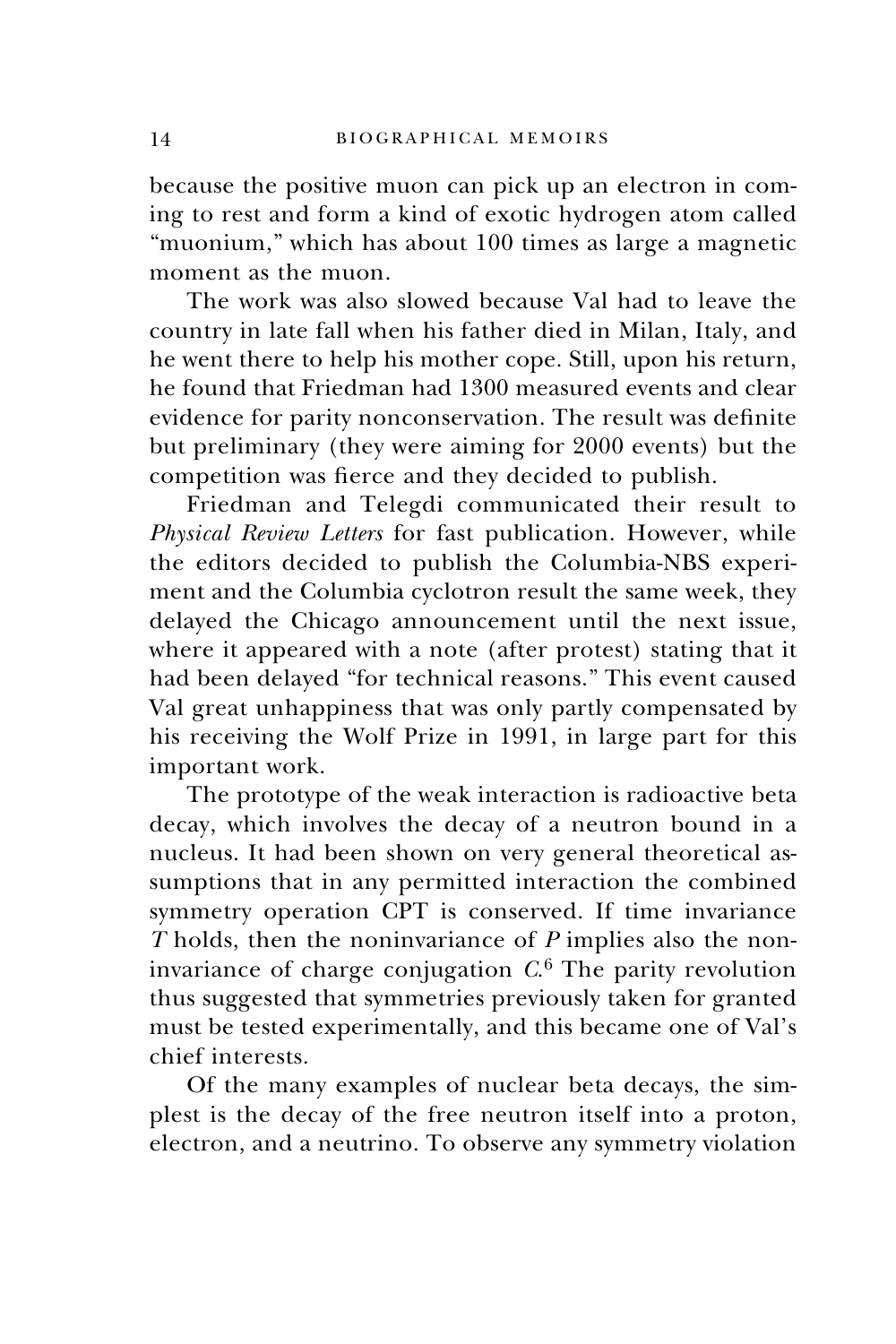in the decay it must be in a known polarized state. Val and a small group that he organized at the Argonne National Laboratory, near Chicago, used a beam of low-energy (thermal) neutrons from a research nuclear reactor, which was polarized by reflection from a magnetized metallic "mirror." The decay was identified and measured by the detection of the proton and the electron by appropriate counters. Over several years the group obtained important results bearing on the structure of the nuclear weak interaction (1957[3], 1958, 1960). They were able to conclude that in beta decay, parity was not an invariant operation, and that there was no observable violation of time reversal invariance. Of four types of interaction consistent with constraints imposed by special relativity, they found a distinct preference for two of these (vector and axial vector) being present, with a relative absence of the other two types (scalar and tensor).

Another example of weak interaction involves the muon, which like the electron has only electromagnetic and weak but not strong nuclear interactions. For about 15 years Val studied the muons that were the decay products of the pions produced by the Chicago synchrocyclotron. He compared the electromagnetic properties of the muon to those of the electron to determine whether it is really only a heavy electron, as generally thought. He also studied the muon's weak interaction, which is responsible for its production from pions, for its own decay, and also for its capture in atomic nuclei. Because of their electric charge, muons interact with electrons in scattering and also in forming muonium. Negative muons can be captured by atoms to form exotic atoms, and they penetrate into a heavy nucleus to form an exotic nucleus. All this makes a rich field for exploration, and Val became so identified with it that in some circles he became known as "Mr. Muon" (Hargittai, 2004, p. 168).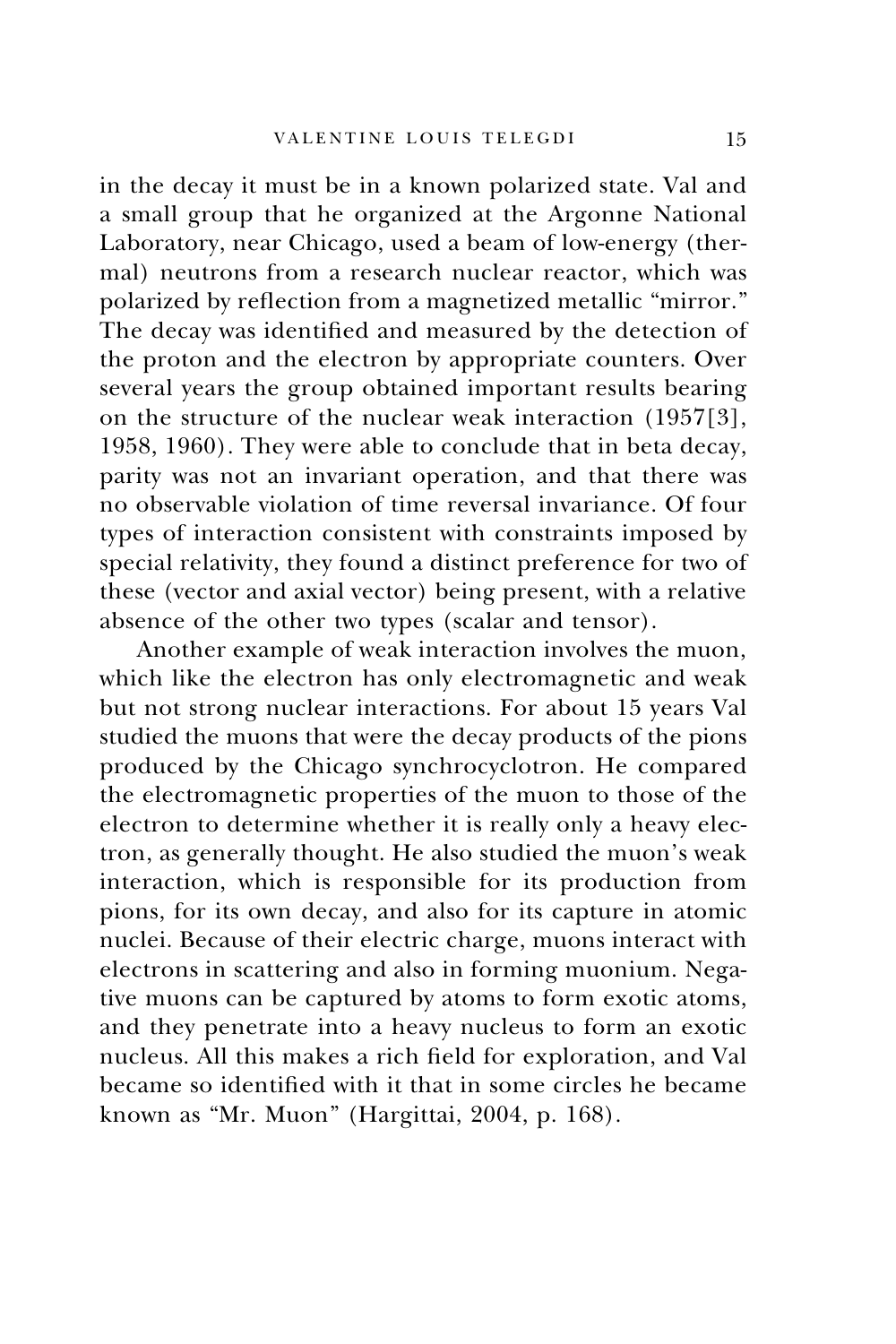A mu-mesonic atom is an ordinary atom with an electron replaced by a negative muon. Because the Bohr radius is inversely proportional to the mass of the bound particle, the muon's wave function is concentrated near the nucleus, well within the electron shells of the atom. In heavy atoms the muon is within the nucleus itself and captured in a time smaller than a microsecond, about the lifetime of the free muon, but long enough for the muon to reach its atomic ground state.<sup>7</sup> In lighter elements, such as  $C$ ,  $F$ , or Al, there is a competition between decay, which yields an electron, and nuclear capture, leading to nuclear disruption, gamma rays, and neutrons. The ratio of capture and decay rates provides a test for the form of the weak interaction responsible for the nuclear capture. The most important test involves the alignment of the spin of a muon to that of the nucleus, which in atomic parlance is called "hyperfine structure."

In a series of papers during 1960-1962 Val and his collaborators studied the theory of muon capture (1961[2]) and investigated the ratio of capture and decay experimentally in a number of light elements (1961[3], 1962). Among their conclusions was that muon capture in nuclei was indeed a weak interaction with maximal parity violation that favored a particular mixture of vector V and axial vector A interactions, conventionally denoted as V-A.

In addition to many mu-capture experiments and a detailed study of the electron spectrum in muon decay, Val worked on the decays of the strange particles (especially the neutral K mesons) and weak interaction effects known as second-class currents and weak magnetism. In 1983 he published an article describing a direct measurement of the helicity (i.e., right-handed or left-handed spin) of the neutrino involved in muon capture, which was analogous to a similar measurement for the beta decay neutrino that was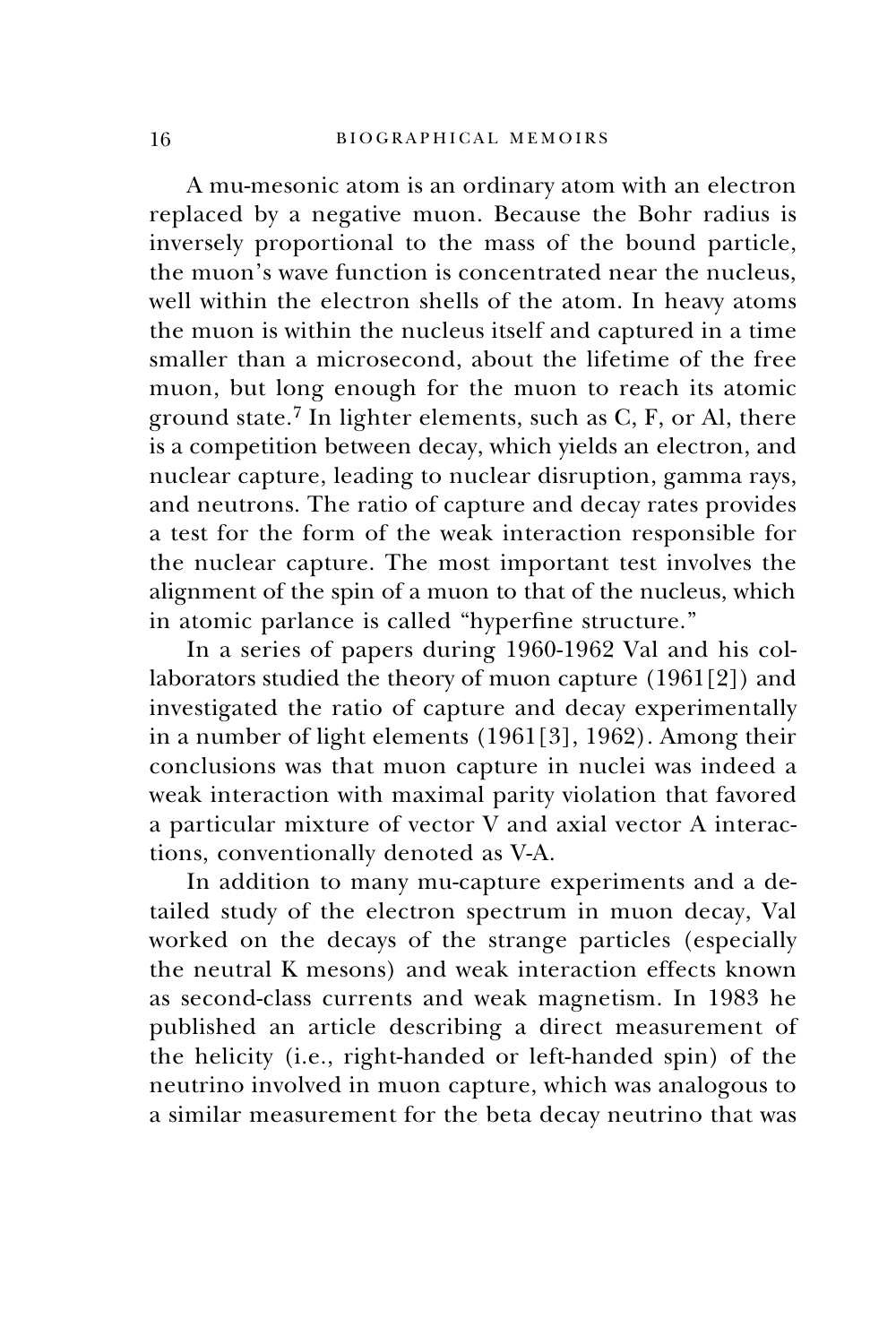performed two decades earlier by Maurice Goldhaber, with whom Val shared the Wolf Prize in 1991 (1982).

In addition to its weak interaction, the muon interacts electromagnetically with other elementary particles by virtue of its electric charge and magnetic moment. Is it just a heavy electron, a pointlike particle obeying the Dirac equation or has it structure or interactions that the electron does not have? And why does it exist? As I. I. Rabi famously asked, "Who ordered it?" Those were questions that Val tried to answer.

One promising system was muonium, an exotic atom consisting of a positive muon and an electron, analogous to positronium. Vernon W. Hughes at Yale University, an expert on positronium, had first studied it and Friedman and Telegdi dealt with muonium in their first parity experiment. In a series of experiments at Chicago, Val's group measured with high accuracy the hyperfine energy splitting of the ground state of muonium corresponding to the alignment of the spin and magnetic moment of the electron and the muon being either parallel or antiparallel (1970, 1971). The resulting analysis of the results of the Chicago group gave an accuracy for the measurements of the muon magnetic moment to better than one part per million, providing a confirmation that the muon is a Dirac particle like the electron. It also provided an accurate new measurement of the fine structure constant  $\alpha$ , a confirmation of the validity of the renormalization theory of quantum electrodynamics (QED) and, by comparison with the hyperfine energy splitting in hydrogen, a limit on the polarizability of the proton.

In addition to the muonium-based measurement of the muon magnetic moment, a more direct method is also highly desirable. In the case of the electron such experiments have shown that QED is the most precise of all physical theories. When the magnetic moment of a particle (measured in a unit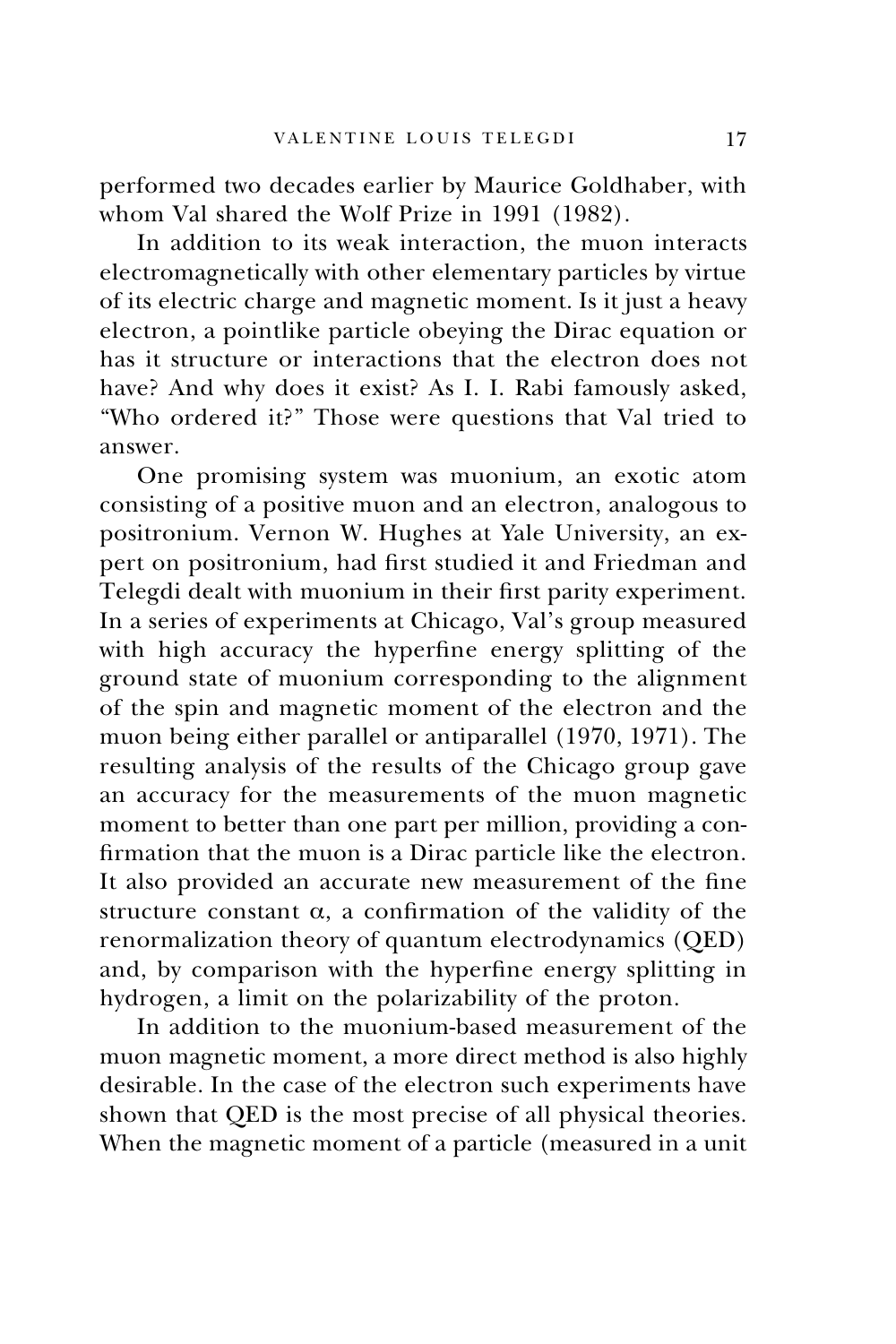called the "Bohr magneton") is divided by the spin, the result is a dimensionless number called the gyromagnetic ratio *g*. For a Dirac particle *g* is exactly 2, but interaction with the particle's own electromagnetic field produces a "correction" of about one part per thousand called the "anomaly," which is calculated using QED with enormous accuracy. A precise measurement of *g*−2 provides a stringent test of whether the muon is a heavy electron.

To measure its magnetic moment is complicated by the muon's microsecond lifetime, which is effectively lengthened in the laboratory by relativistic effects when the muons move with very high velocity, confined by a magnetic field. CERN has carried out for decades a series of dedicated experiments to measure *g*-2 of the muon.<sup>8</sup> Val was a leader of the pioneer group that set up the first of these, together with his good friend Richard Garwin, a Ph.D. student of Fermi's at Chicago, who had been a member of one of the first Columbia parity experiment teams (1961[1]).

While on sabbatical leave at the Institute for Advanced Study at Princeton in the spring of 1956, Val had already given serious thought to observing the precession of the muon spin as it moves through a constant magnetic field at high velocity. He discussed this problem with theorists Valentine Bargmann and Louis Michel and the result was a much cited paper on the subject (1959). Using the theorem that quantum expectation values of an operator obey the classical equations of motion for a physical observable, they found such an equation for arbitrary spin in the relativistic case, now known as the "BMT equation." One result was an expression for the rate at which the longitudinal polarization with respect to the muon's direction of motion changes to transverse polarization. It shows that this precession is proportional to *g*−*2.*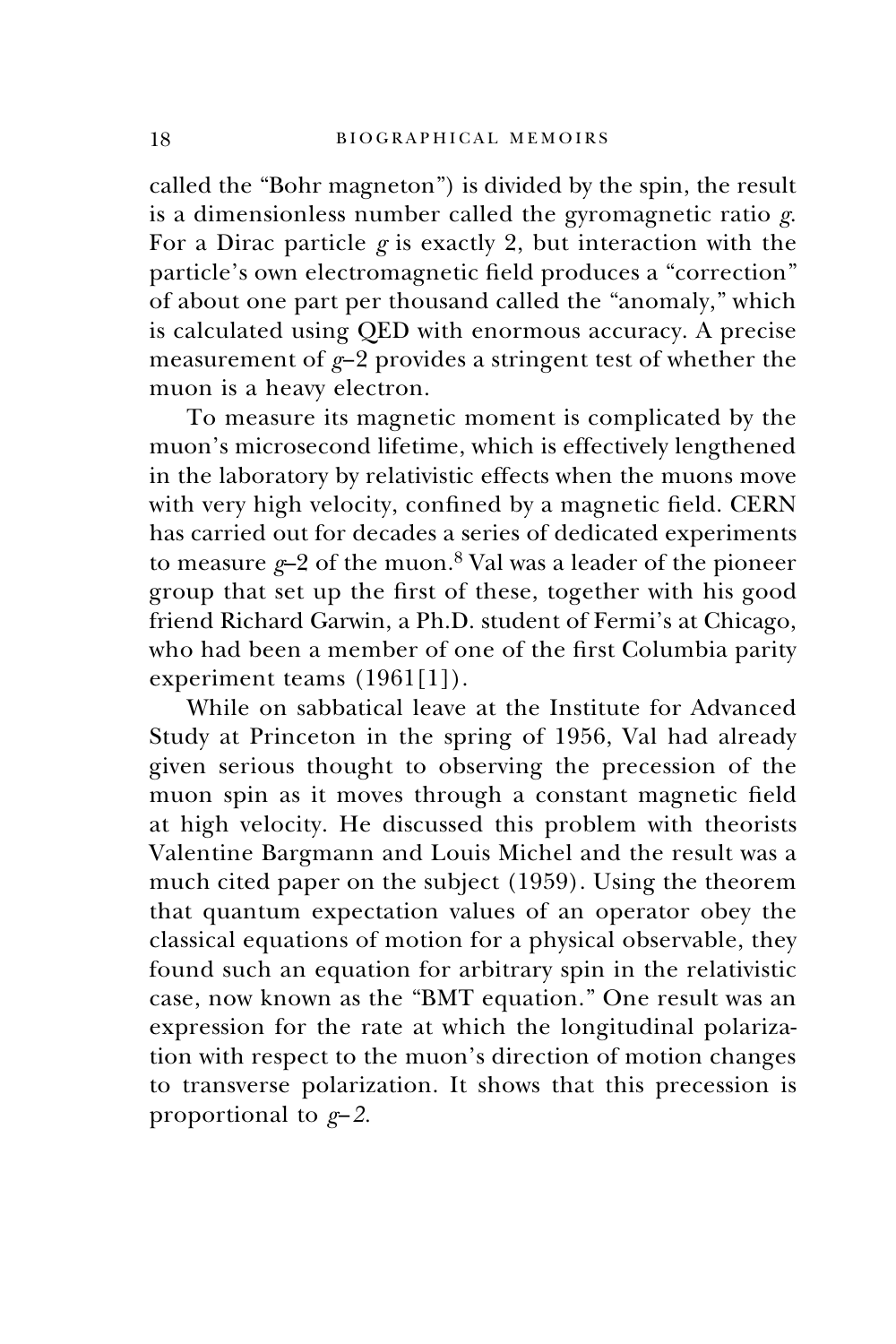The strange mesons called "kaons" that led to the discovery of P And C violation in weak interactions had other lessons to teach. They could be produced copiously by the strong nuclear interaction as antiparticle pairs of opposite strangeness, either charged  $K^{\scriptscriptstyle +}$  and  $K$  or neutral  $\bar{K}^0$  and  $\bar{K}^0$ . The neutral particles decayed either into two pions, with a short lifetime, or into three pions, with a lifetime about 100 times longer. They thus acted as a mixture of two kinds of particles, called  $K_S$  (for short) and  $K_L$  (for long). Theorists explained this astonishing result as a particle-mixing phenomenon: The short-lived kaon was the sum of the two neutral antiparticles and the long-lived kaon was the difference.<sup>9</sup> Such things are actually permitted in quantum theory. Another surprising result was that in a neutral beam from which  $K<sub>s</sub>$  had already mostly decayed, because the strong interactions of *K0* and its antiparticle are different, scattering regenerates the  $K_s$ component.

In the mid-1960s the violation of CP was discovered as a small effect, through the regeneration of  $K_S$  from a  $K_L$  beam without any scattering. With Val's long interest in parity violation it was natural for him to consider what he could contribute to the understanding of CP noninvariance. To this end he launched a program at the zero gradient synchrotron at nearby Argonne National Laboratory. The most significant measurement was a precise determination of the phase of the CP violating  $K_L$  to  $\pi^+\pi^-$  amplitudes. This was important for determining the nature of the CP violation (1969).

Val's interest in neutral kaons continued in further experiments carried out at the newly built National Accelerator Laboratory (now Fermilab) at Batavia, Illinois. Val proposed to do precision measurements of neutral kaon regeneration, for which there were definite predictions from theory. A key feature was the measurement of both the magnitude and the phase of the difference between the  $K^0$  and  $\overline{K}^0$  amplitudes.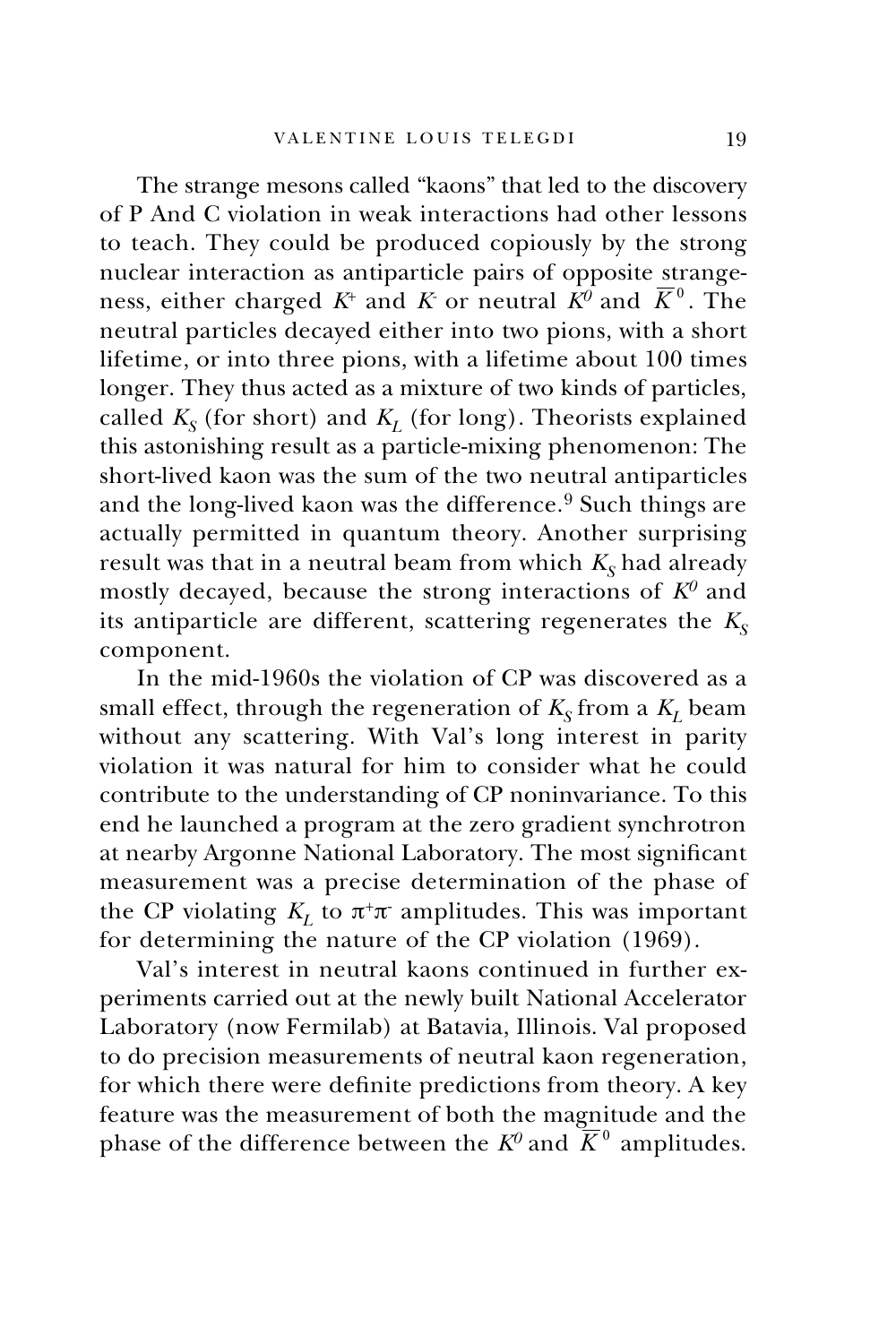Of all the topics in the initial proposals to the lab, the study of kaon regeneration was probably the most popular, as there were five such proposals. Director Robert Wilson chose Val's proposal on the recommendation of the Physics Advisory Committee. The experiments were successful, focusing on carbon and hydrogen targets and showing that the scattering amplitudes were consistent with theoretical expectations. Val left for Europe in 1976 but stayed involved in further measurements carried out by the group he had formed, using the same apparatus. They measured, among other things, the atomic-number dependence of regeneration and the charge radius of the neutral kaon. This program continued at Fermilab for another three decades (1979[1,2,3]).

At CERN Val initiated the experiment NA10, one of a number carried out from the late 1970s to the mid-1980s in order to understand hadron-hadron collisions, which Richard Feynman said resembled colliding watches. At these energies both projectile and target acted as composite objects (quarks and gluons) having strong interactions. Experiment NA10 extracted unique information by looking at quark-antiquark annihilation into muon pairs (the Drell-Yan process). This was a subject and methodology new to Val, and he had to rely on more junior scientists. However, he continued to attract good people to work with him and his love for precise and incisive measurement was clearly present (1985[1], 1986).

During his career Val became known as an outstanding lecturer, and he was an internationally welcome colloquium speaker. Among his prestigious lecture series he served as Loeb Lecturer at Harvard, Page Lecturer at Yale, Schiff Lecturer at Stanford, Sherman Fairfield Distinguished Scholar at Caltech, and Visiting Professor at CERN. In 1995 the American Physical Society awarded him the Julius Lillienfeld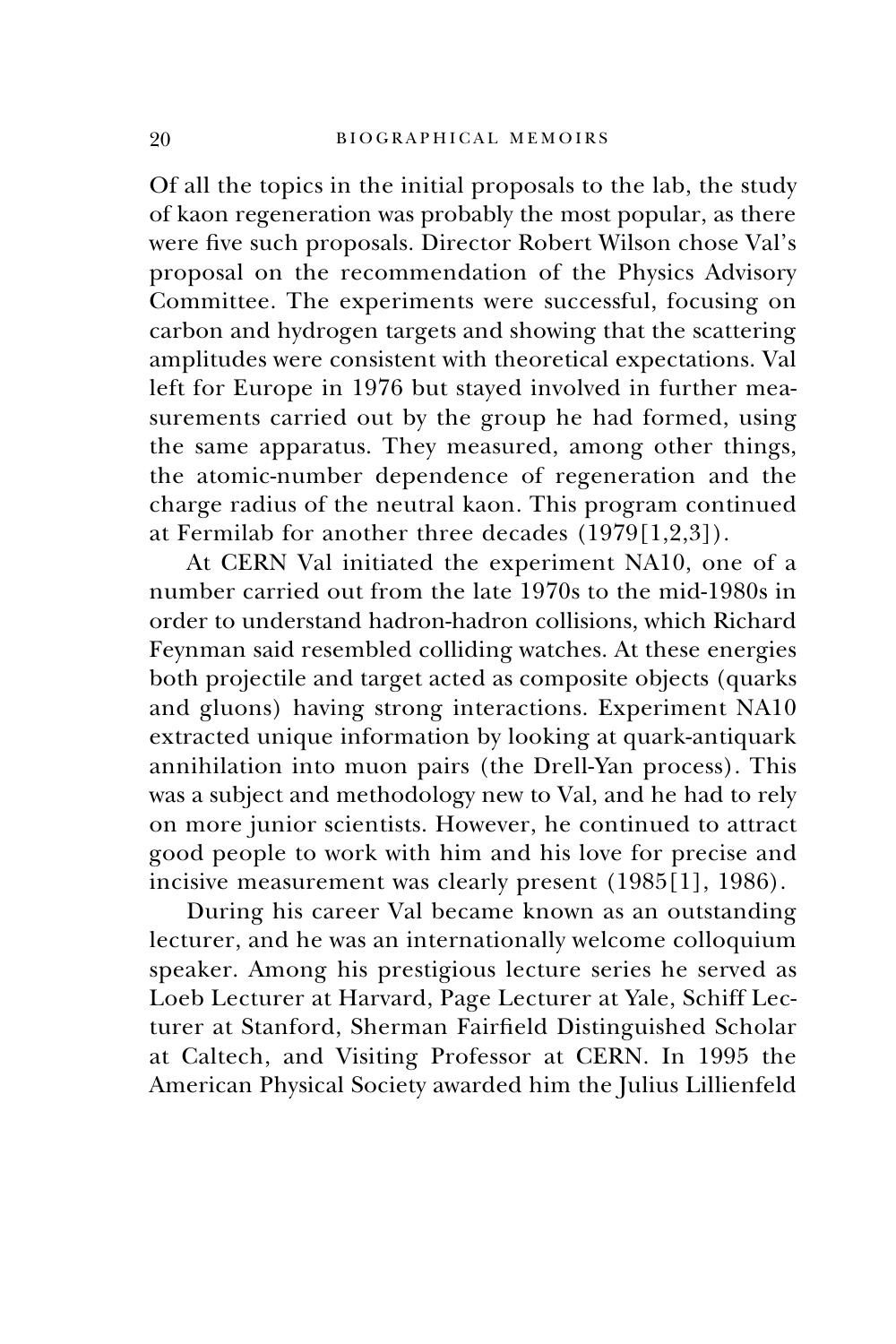Prize in recognition of his skill in communicating the ideas of physics. He prepared his lectures meticulously, and his presentation was always original. From early on he had a very strong interest in the history of physics, especially that of the twentieth century. He collected anecdotes from and about the legendary figures, some of them his personal friends and acquaintances. His knowledge, his witticisms, and especially his enthusiasm never failed to stir his audiences.

In the 1980s he began to spend part of each year at Caltech, where he joined his old friends from Chicago, Murray Gell-Mann and Marvin Goldberger and his newer friend Richard Feynman. He also began to lecture on physics history at conferences (1987, 1989) and published articles on historical subjects (2000, 2002), while continuing his participation in experiments at CERN. For some years he was a member, then chair, of CERN's Scientific Policy Committee.

Val was a member of the National Academy of Sciences and the American Academy of Arts and Sciences. He was a foreign member of the Royal Society (U.K.) and also of the national academies of France, Hungary, Russia, and Sweden, as well as of the *Academia dei Lincei* (Italy). The University of Chicago awarded him an honorary doctorate. Val shared the 1991 Wolf Prize for Physics with Maurice Goldhaber.

CERN and ETH jointly sponsored a symposium called Festi-Val in Geneva on April 6, 1987, to mark Val's 65th birthday. It was a day of celebration for many of his friends and colleagues from around the world. (Winter, 1988). Val and Lia's marriage was childless, but Val left the world a legacy in his students and the colleagues whose lives he influenced. He made many contributions to experimental physics but also to theory and historically, and was thus a physicist's physicist and a real exponent of the culture of science.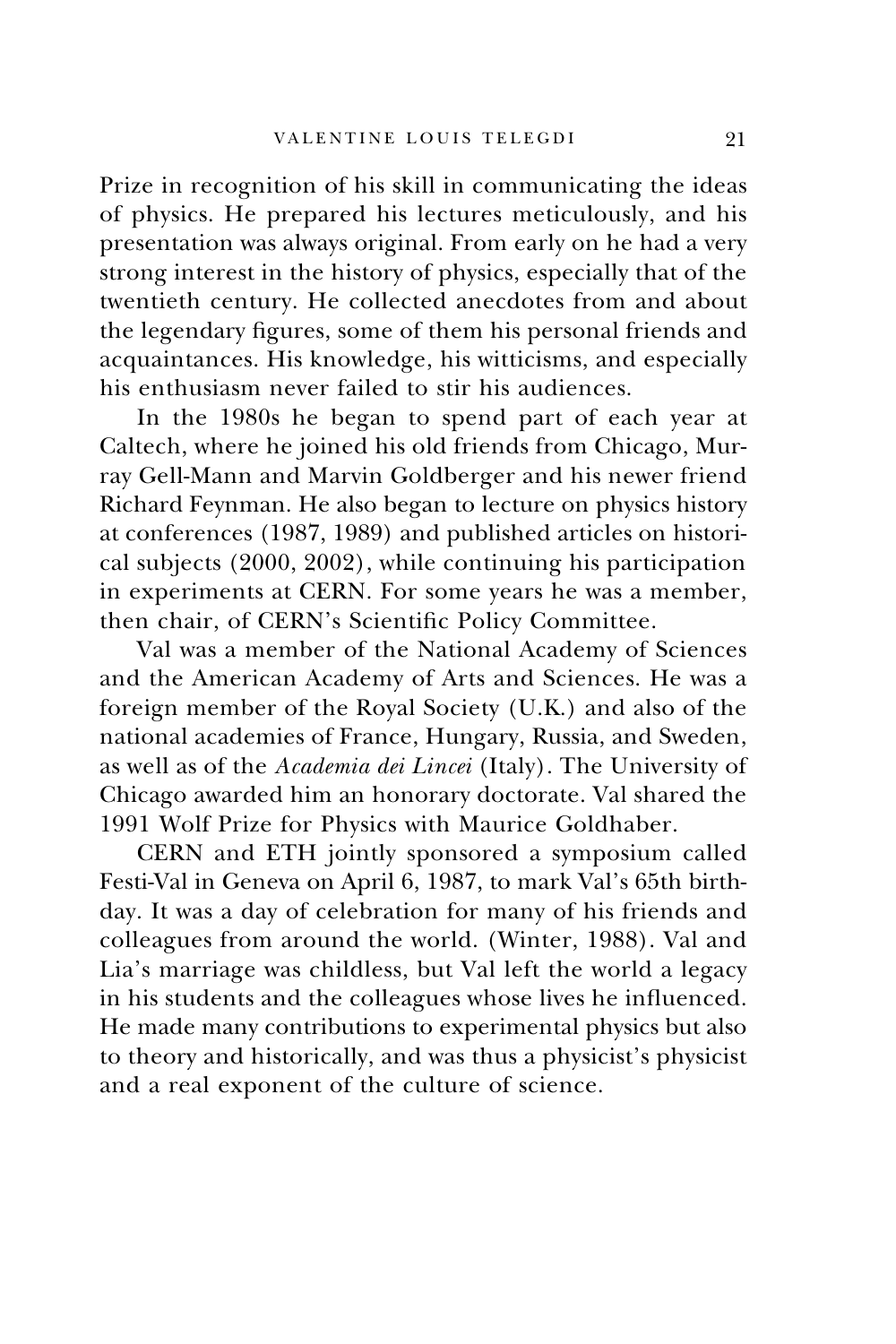I conclude by quoting from a tribute given by Jerome Friedman, one of the speakers at a memorial seminar to Val at the University of Chicago in January 2007:

He was truly a unique figure in the world of physics. He was a brilliant physicist who made outstanding contributions to our field. He was also a wonderfully colorful personality and a man of enormous integrity who told us the truth even if sometimes we didn't want to hear it. He was not satisfied with easy, not well thought out answers. His probing questions often forced others, theorists as well as experimentalists, to think more deeply about the issues they were discussing. But he demanded as much of himself as from others. And he could be quite self-critical as well as self-deprecating. In 1972, when the University of Chicago named him the Enrico Fermi Distinguished Service Professor, he was sufficiently embarrassed by the honor to apologize to Fermi's widow. He was such a complex and memorable personality that I think that anyone who met Val just once would never really forget him.

I WOULD LIKE TO express my gratitude to Bruce Winstein and Roland Winston, who have helped with some of the writing. For their friendly help and support in producing this memoir I also thank Judith Goodstein, Lev B. Okun, Jerome Friedman, and I owe a special thanks to Lia Telegdi.

## **NOTES**

1. M. Hargittai. In an interview: "Q. What was [your parents'] religion? A. Well, I suppose that my mother was clearly Jewish and my father only remotely." Also: "Q. Do you feel Jewish? A. Rarely," 2004, p. 182.

2. According to Lia Telegdi, while a student in Lausanne, Val performed as a stand-up comic in a well-known night club, pulling up his hair into horns and calling himself Mephisto.

3. V. L. Telegdi. Enrico Fermi. In *Remembering the University of Chicago,* ed. E. Shills, p. 122. Chicago: University of Chicago Press, 1991.

4. No one at the Rochester Conference was heretical enough to conclude that parity was "not a good quantum number," but Richard Feynman asked a question that had been posed to him by Martin Block: "Is it possible that parity is not conserved?"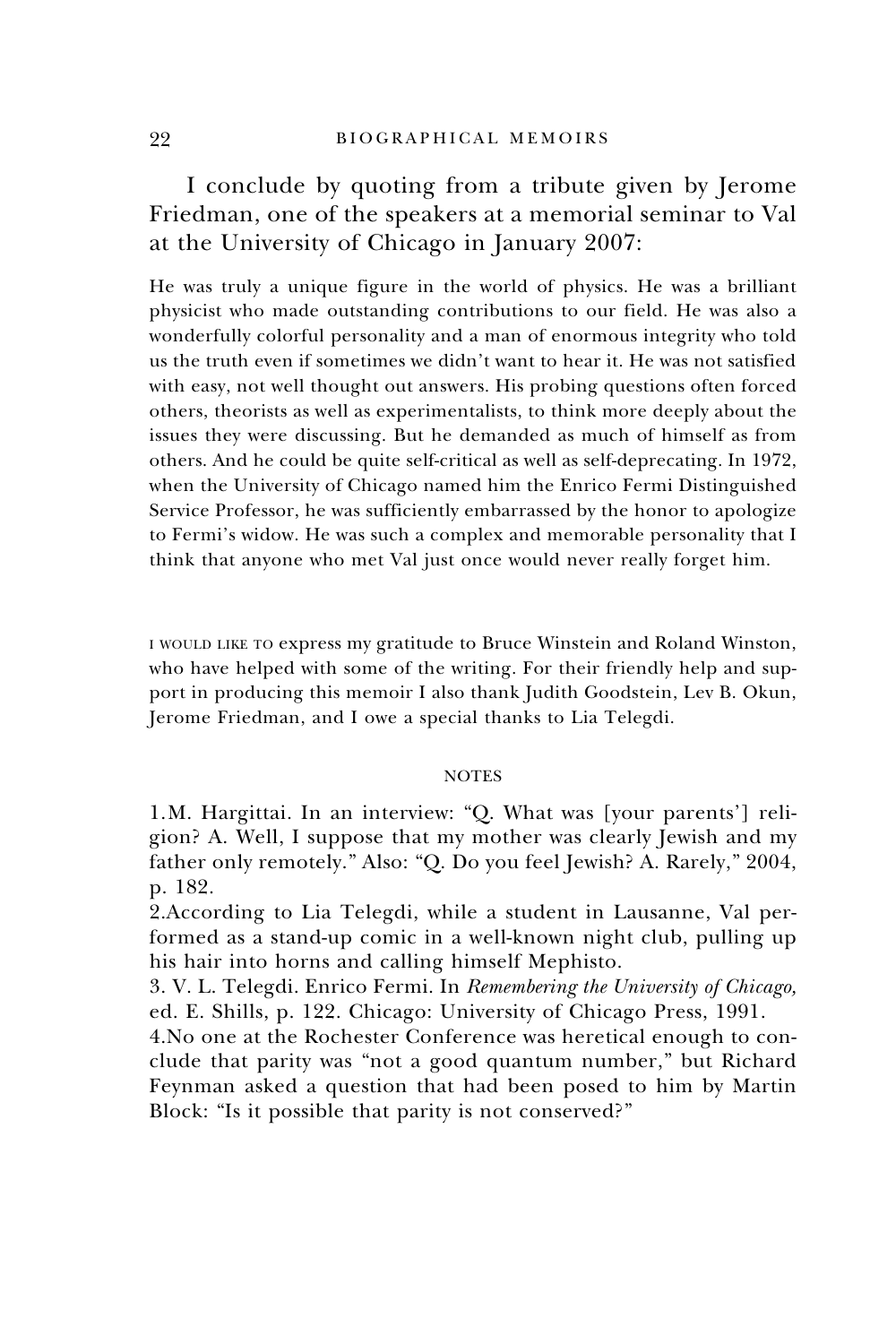5. An excellent survey of the these and other experiments on parity nonconservation is V. L. Telegdi: The earliest experiments leading to the V-A interaction. In *Pions to Quarks,* eds. L. M. Brown, M. Dresden, and L. Hoddeson, pp. 464-484. Cambridge: Cambridge University Press, 1989.

6. T. D. Lee, R. Oehme, and C. N. Yang. Remarks on possible noninvariance under time reversal and charge conjugation. *Phys. Rev.* 106(1957):340-345.

7. This ground state is like a miniature hydrogen atom.

8. These experiments have produced parts-per-million accuracy.

9. M. Gell-Mann and A. Pais. Behavior of neutral particles under charge conjugation. *Phys. Rev.* 97(1955):1387-1389. They used C to define the antiparticles, but it works as well for PC.

## REFERENCES

- Braginsky, V. B., S. S. Gershtein, L. B. Okun, and A. N. Skrinsky. 2007. In memory of Valentine Telegdi. *Phys. Uspekhi* B50(6):661-662.
- Hargittai, M. 2004. Interview. In *Candid Science: Conversations with Famous Physicists,* vol. IV, pp. 160-191. London: Imperial College Press.
- Lippincott, S. 2007. A conversation with Valentine L. Telegdi, Part I. *Phys. Perspect.* 9:434-467. 2008. Part II. *Phys. Perspect.* 10:77-109.
- Telegdi, V. 1987. Unpublished. Scientific Autobiography. Distributed to friends on his 65th birthday, 23 pp. (It covers the period until his acceptance of a job at the University of Chicago, and has a note at the end, "More to come," but was not continued.)
- Winter, K., ed. 1988. *Festi-Val, Festschrift for Val Telegdi in Honour of His 65th Birthday.* Amsterdam: North Holland.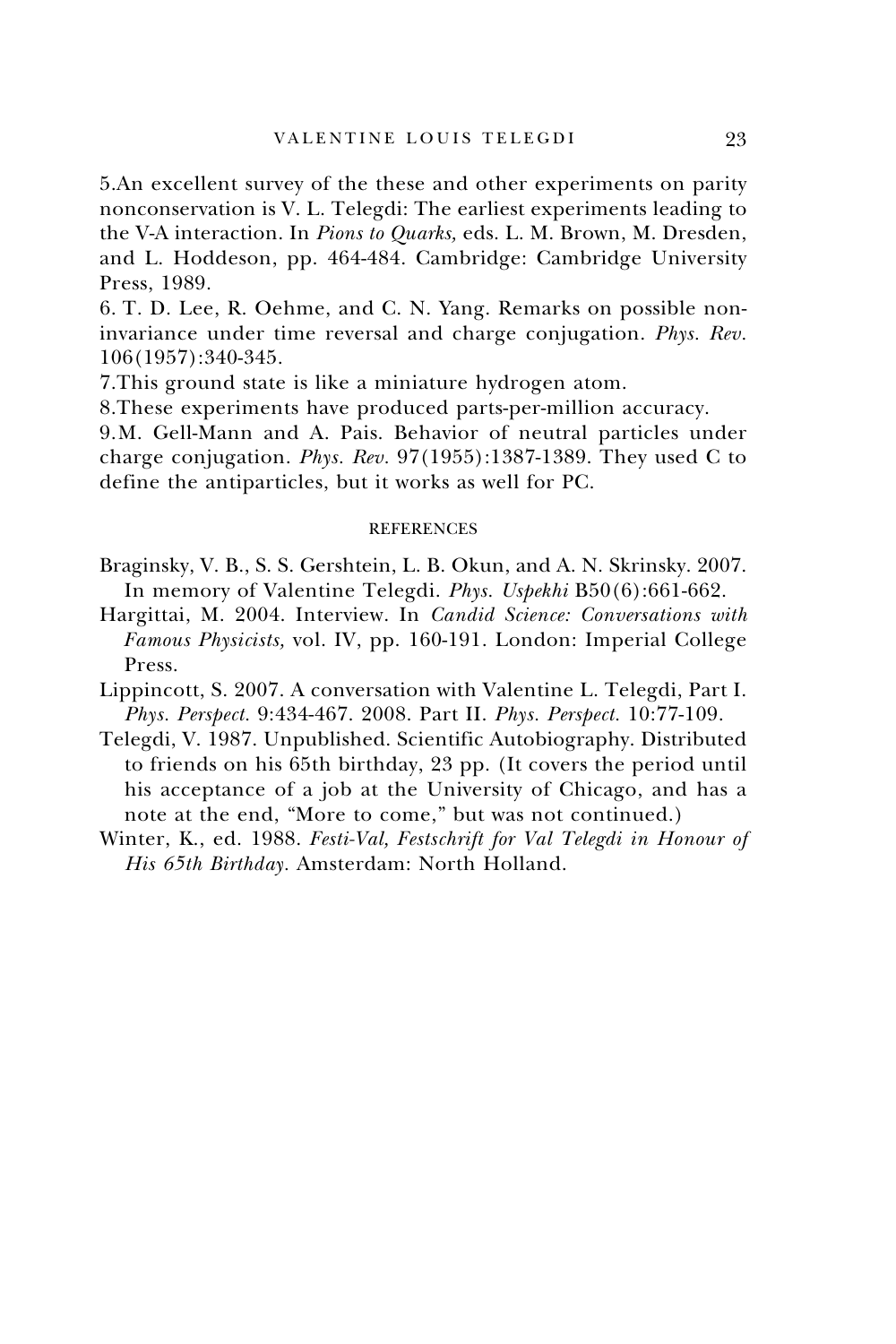## SELECTED BIBLIOGRAPHY

## 1949

With M. Verdi. Theoretical considerations on the reaction  $(\gamma, 3\alpha)$ and the alpha-particle model of light nuclei. *Helv. Phys. Acta* 22:380-385.

## 1950

With W. Zünti. Investigation of the photodisintegration of  $C^{12}$  into three alpha particles. *Helv. Phys. Acta* 23:745-794.

## 1953

With M. Gell-Mann. Consequences of charge independence for nuclear reactions involving photons. *Phys. Rev*. 91:169-174.

## 1957

- [1] With J. I. Friedman. Nuclear emulsion evidence for parity nonconservation in the decay chain  $\pi^+ \rightarrow \mu^+ \rightarrow e^+$ . *Phys. Rev.* 105(5):1681-1682.
- [2] With J. I. Friedman. Nuclear emulsion evidence for parity nonconservation in the decay chain  $\pi^+ \to \mu^+ \to e^+$ . *Phys. Rev.* 106(6):1290-1293.
- [3] With M. T. Burgy, V. E. Krohn, T. B. Novey, S. Raboy, R. J. Epstein, and G. R. Ringo. Measurement of beta asymmetry in the decay of polarized neutrons. *Phys. Rev*. 107:1731-1733.

## 1958

With M. T. Burgy, V. E. Krohn, T. B. Novey, and G. R. Ringo. A test of time-reversal invariance of the beta interaction in the decay of free polarized neutrons. *Phys. Rev. Lett.* 1:324-326.

## 1959

With B. Bargmann and L. Michel. Precession of the polarization of particles moving in a homogeneous electromagnetic field. *Phys. Rev. Lett.* 2:435-436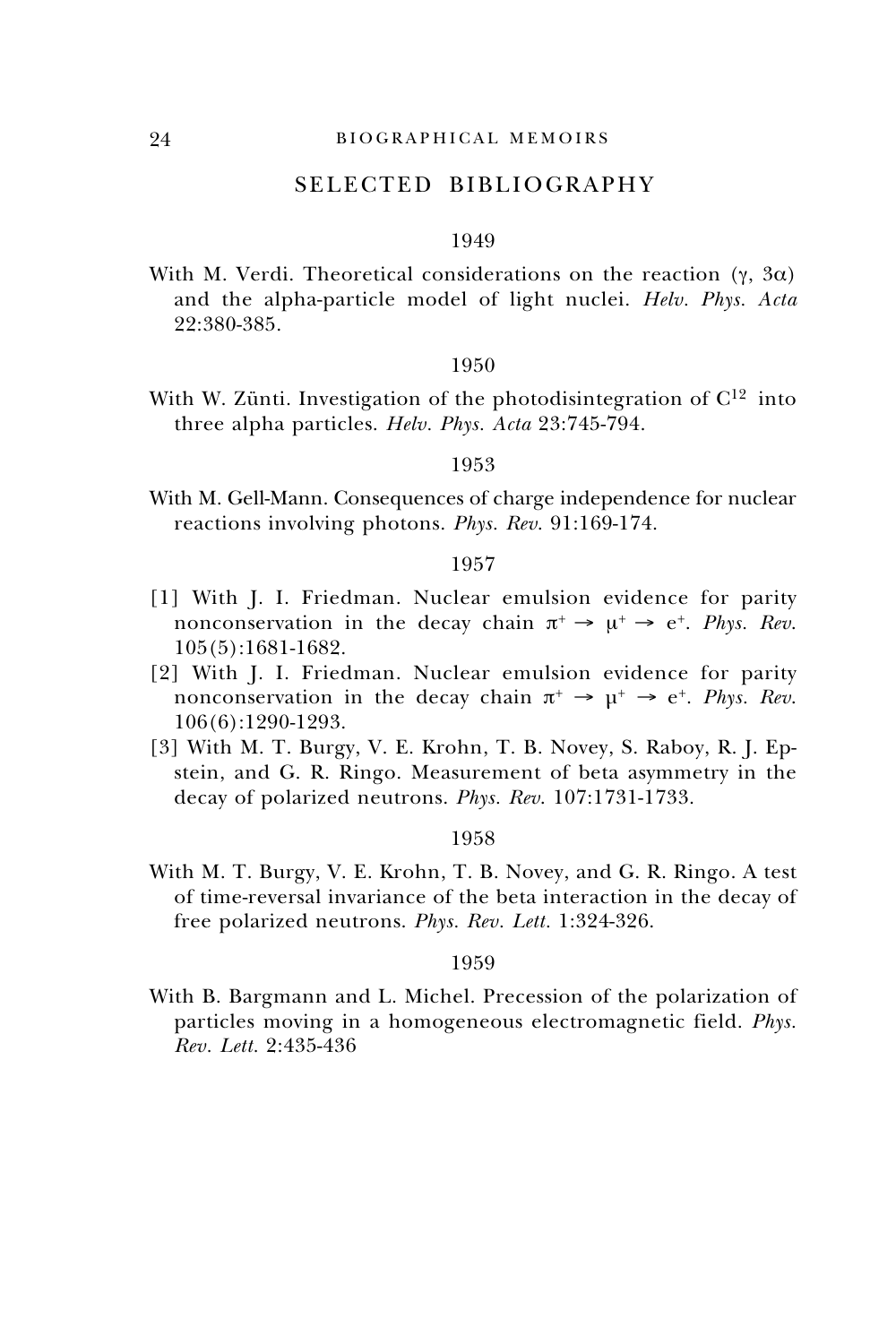#### 1960

With M. T. Burgy, V. E. Krohn, T. B. Novey, and G. R. Ringo. Measurement of spatial asymmetries in the decay of polarized neutrons. *Phys. Rev*. 120:1829-1838.

#### 1961

- [1] With G. Charpak, F. J. M. Farley, R. L. Garwin, T. Muller, J. C. Sens, and A. Zichichi. Measurement of the anomalous magnetic moment of the muon. *Phys. Rev. Lett.* 6:128-132.
- [2] With R. Winston. Fast atomic transitions within µ-mesonic hyperfine doublets, and observable effects of the spin dependence of muon absorption. *Phys. Rev. Lett.* 7:104-107.
- [3] With G. Culligan, J. F. Lathrop, and R. Winston. Experimental proof of the spin dependence of the muon capture interaction and evidence for its (F-GT) character. *Phys. Rev. Lett.* 7:458-460.

#### 1962

With R. A. Lundy, W. A. Cramer, G. Culligan, and R. Winston. Observation of the hyperfine effect in muon capture by  $_9F^{19}$  via the time-dependence of the decay electron rate. *Nuovo Cimento* 24:549-553.

#### 1969

With D. A. Jensen, S. H. Aronson, R. D. Ehrlich, D. Fryberger, C. Nissim-Sabat, H. Goldberg, and J. Solomon. Measurement of the relative phase of the  $K_L \rightarrow \pi^+\pi^-$  and  $K_S \rightarrow \pi^+\pi^-$  decay amplitudes by "vacuum regeneration." *Phys. Rev. Lett.* 23:615-619.

## 1970

With R. De Voe, P. M. McIntyre, A. Magnon, D. Y. Stowell, and R. A. Swanson. Measurement of the muonium hfs splitting and of the muon moment by "double resonance" and a new value of  $α$ . *Phys. Rev. Lett.* 25:1779-1783.

#### 1971

With D. Favart, P. M. McIntyre, D. Y. Stowell, R. De Voe, and R. A. Swanson. Precision measurement of the hyperfine interval of muonium by a novel technique: Ramsey resonance in zero field. *Phys. Rev. Lett.* 27:1336-1340.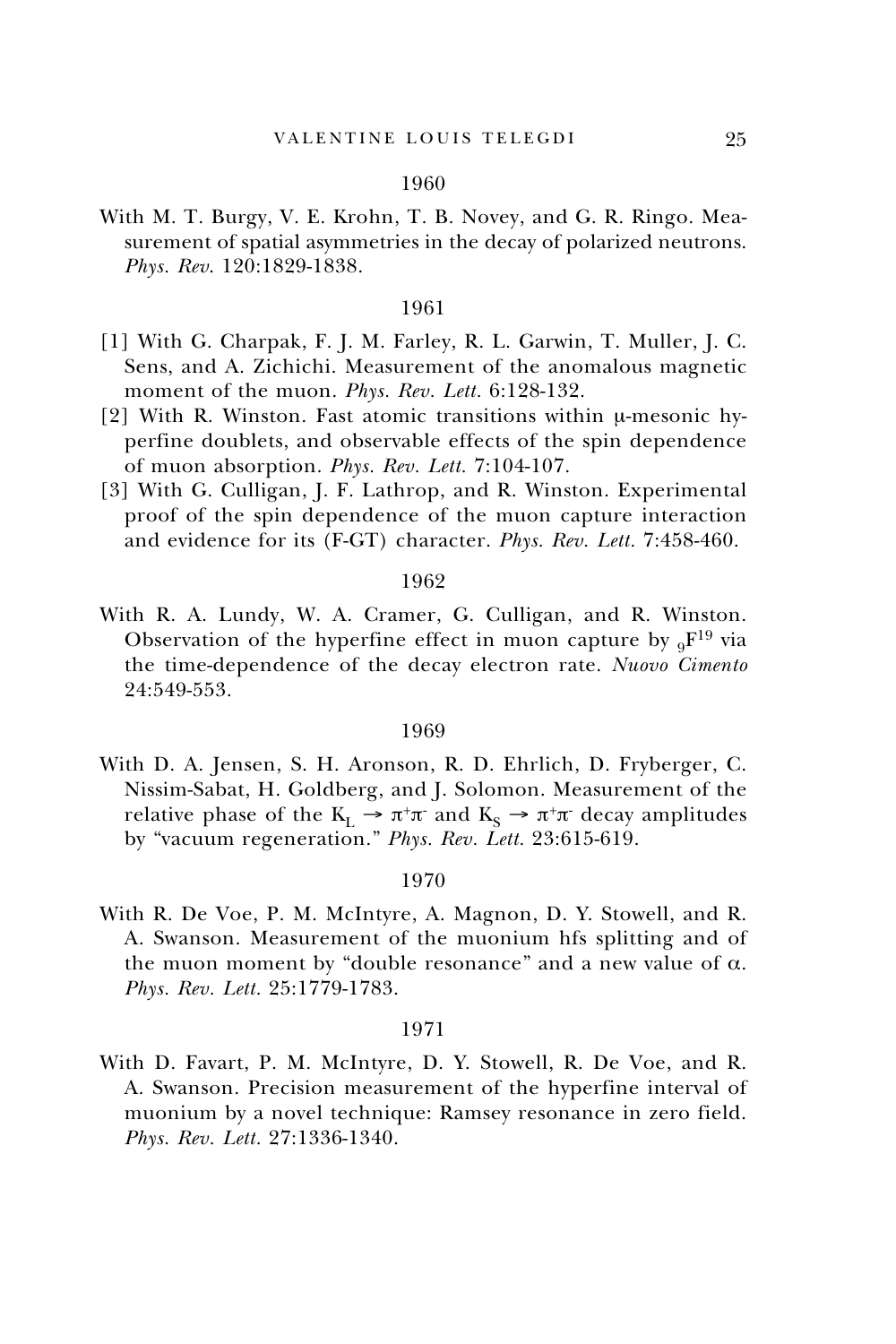#### 1979

- [1] With A. Gsponer, J. Hoffnagle, W. R. Molzon, J. Roehrig, B. Winstein, S. H. Aronson, G. J. Bock, D. Hedin, and G. B. Thomson.  $K_I$ -nucleus total cross sections between 30 and 150 GeV: Quantitative evidence for inelastic screening. *Phys. Rev. Lett.* 42:9-13.
- [2] With A. Gsponer, J. Hoffnagle, W. R. Molzon, J. Roehrig, B. Winstein, S. H. Aronson, G. J. Bock, D. Hedin, and G. B. Thomson. Precise coherent  $K_s$  regeneration amplitudes for C, Al, Cu, Sn and Pb nuclei from 20 to 140 GeV/c and their interpretation. *Phys. Rev. Lett.* 42:13-16.
- [3] With G. J. Bock S. H. Aronson, K. Freudenreich, A. Gsponer, W. R. Molzon, J. Roehrig, B. Winstein, H. G. Kobrak, R. E Pitt, and R. A. Swanson. Coherent  $K_S$  regeneration on protons from 30 to 130 GeV/c. *Phys. Rev. Lett.* 42:350-353.

#### 1982

With L. P. Roesch, P. Truttmann, A. Zehnder, L. Grenacs, and L. Palffy. Direct measurement of the helicity of the muonic neutrino. *Am. J. Phys.* 50:931-935.

## 1985

- [1] With B. Betev, J. J. Blaising, P. Bordalo, A. Boumediene, L. Cerrito, A. Degré, A. Ereditato, S. Falciano, K. Freudenreich, E. Gorini, M. Guanziroli, H. Hofer, P. Juillot, L. Kluberg, P. Lecomte, P. Le Coultre, R. Morand, B. Mours, A. Romana, R. Salmeron, P. Strolin, H. Suter, J. Varela, G. Viertel, J. Wallace-Hadrill, and M. Winter. NA10 collaboration. Observation of anomalous scaling violation in muon pair production by 194  $GeV/c$   $\pi$ -tungsten interactions. *Z. Phys. C* 28:15-22.
- [2] With S. Falciano1, M. Grossmann, M. Guanziroli, H. Hofer, P. Lecomte, P. Le Coultre, H. Suter, G. Viertel, B. Betev, K. Freudenreich, J. Wallace-Hadrill, A. Ereditato, E. Gorini, P. Strolin, P. Bordalo, A. Boumediene, Ph. Busson, L. Cerrito, L. Kluberg, A. Romana, R. Salmeron, J. Varela, J. J. Blaising, A. Degré, P. Juillot, R. Morand, B. Mours, and M. Winter. NA10 collaboration. Production of Υ by 194 GeV/c negative pions on tungsten. *Phys. Lett*. *B* 158:92-96.